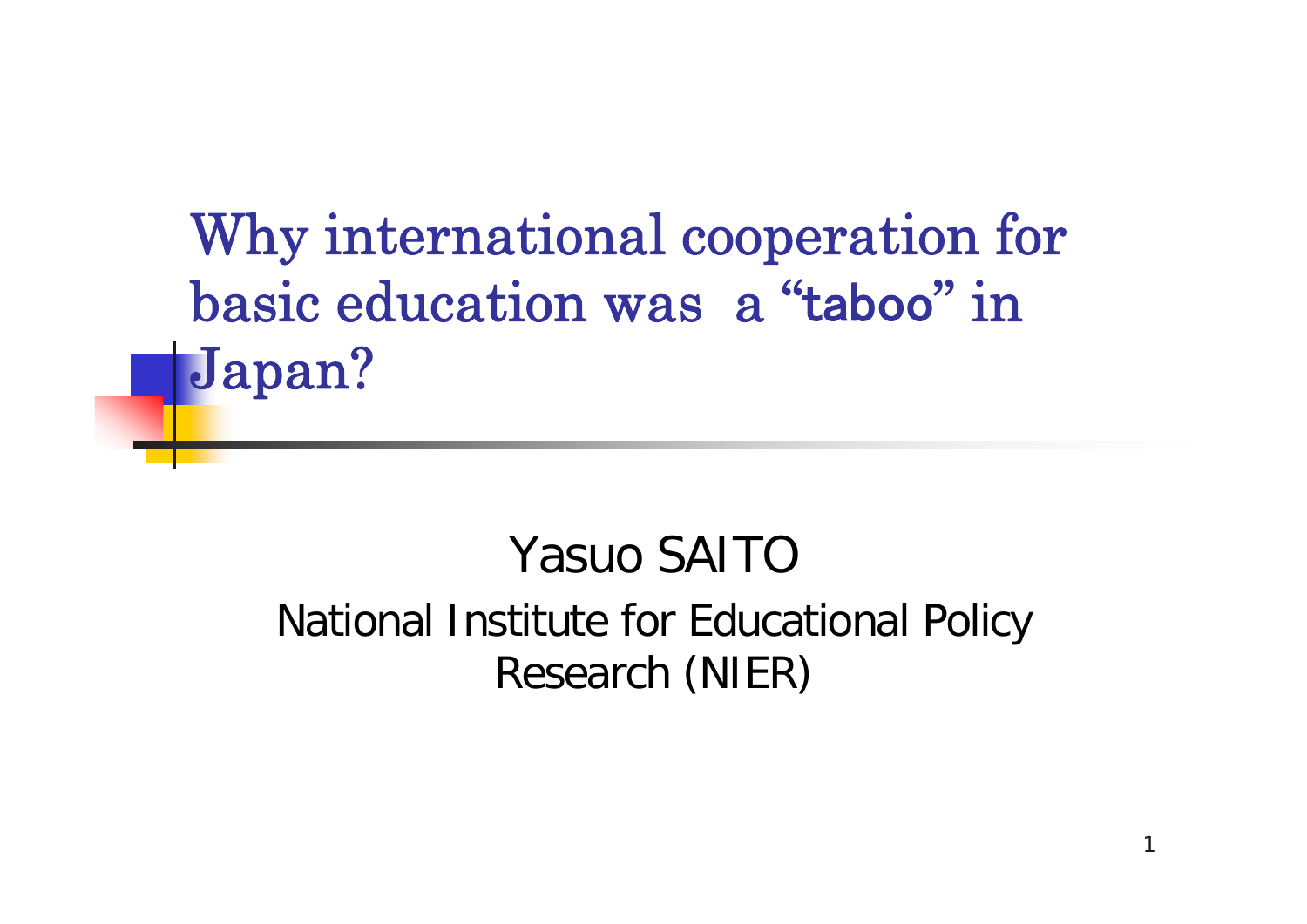### Aid for basic education: a priority

- **International assistant agencies and** most donor countries including Japan have shifted their policy priority towards basic education.
- In 2002, Prime Minister Koizumi declared BEGIN (Basic Education for Growth Initiative) as Japanese basic principle and policies in the field of international cooperation in education.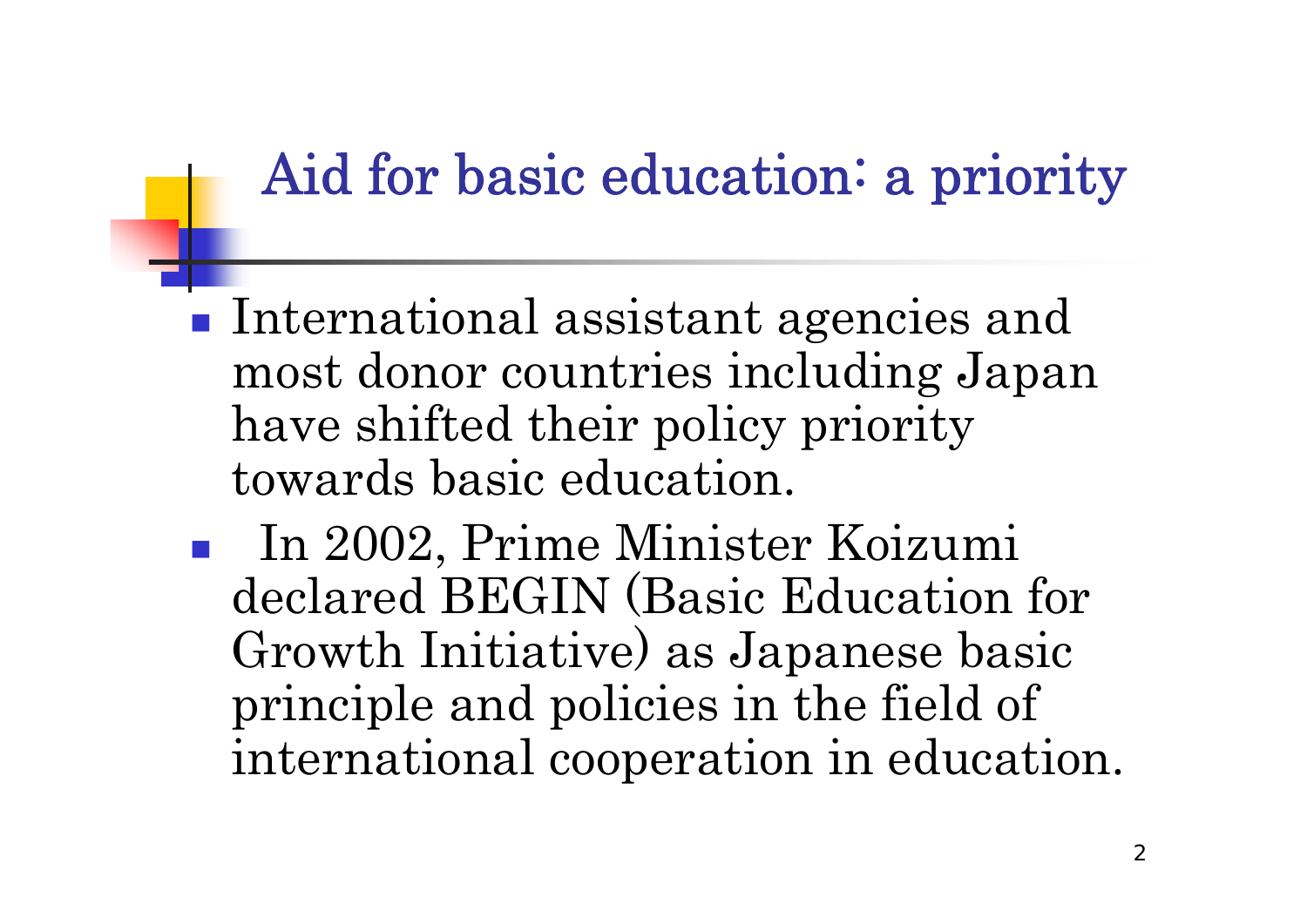Dominance of Negative or diffident attitude toward basic education assistance

- p. Until about 15 years ago, Japan was so reluctant to commit itself to aid for basic education in developing countries.
- p. Negative or diffident attitude toward basic education assistance was widely prevailing among Japanese assistance community.
- **The popular discourses sometimes regarded** intervention to basic education of foreign countries as a "taboo"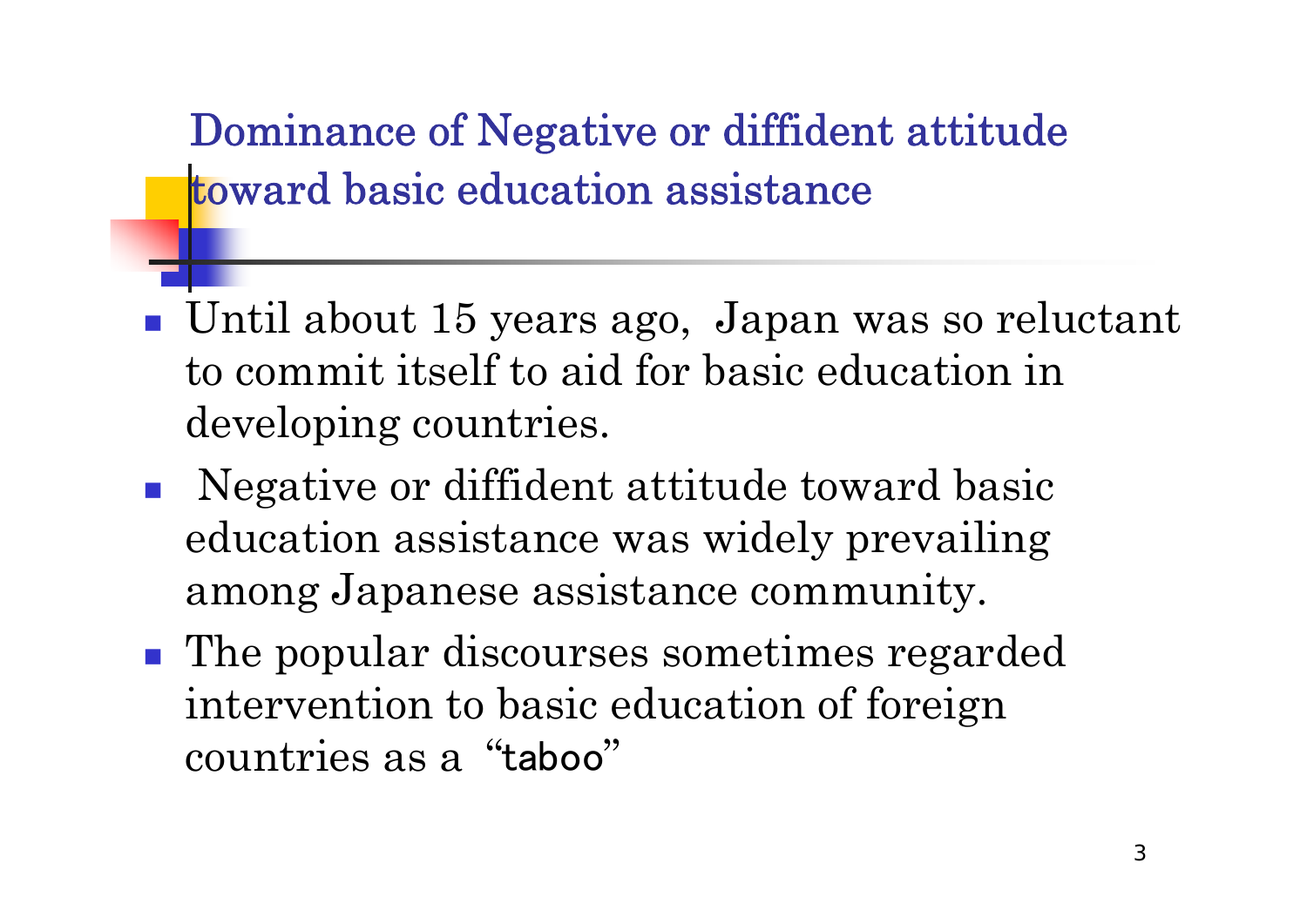# Retrospect of Prof. Utsumi

p. "When the Study Group of JICA made the final report 10 years ago, it was very difficult to assign the highest priority of aid to basic education. In the development assistance circle including JICA, international cooperation for basic education was seen as a taboo. Nowadays, it may be hard to imagine the prevailing atmosphere at that time" (2005)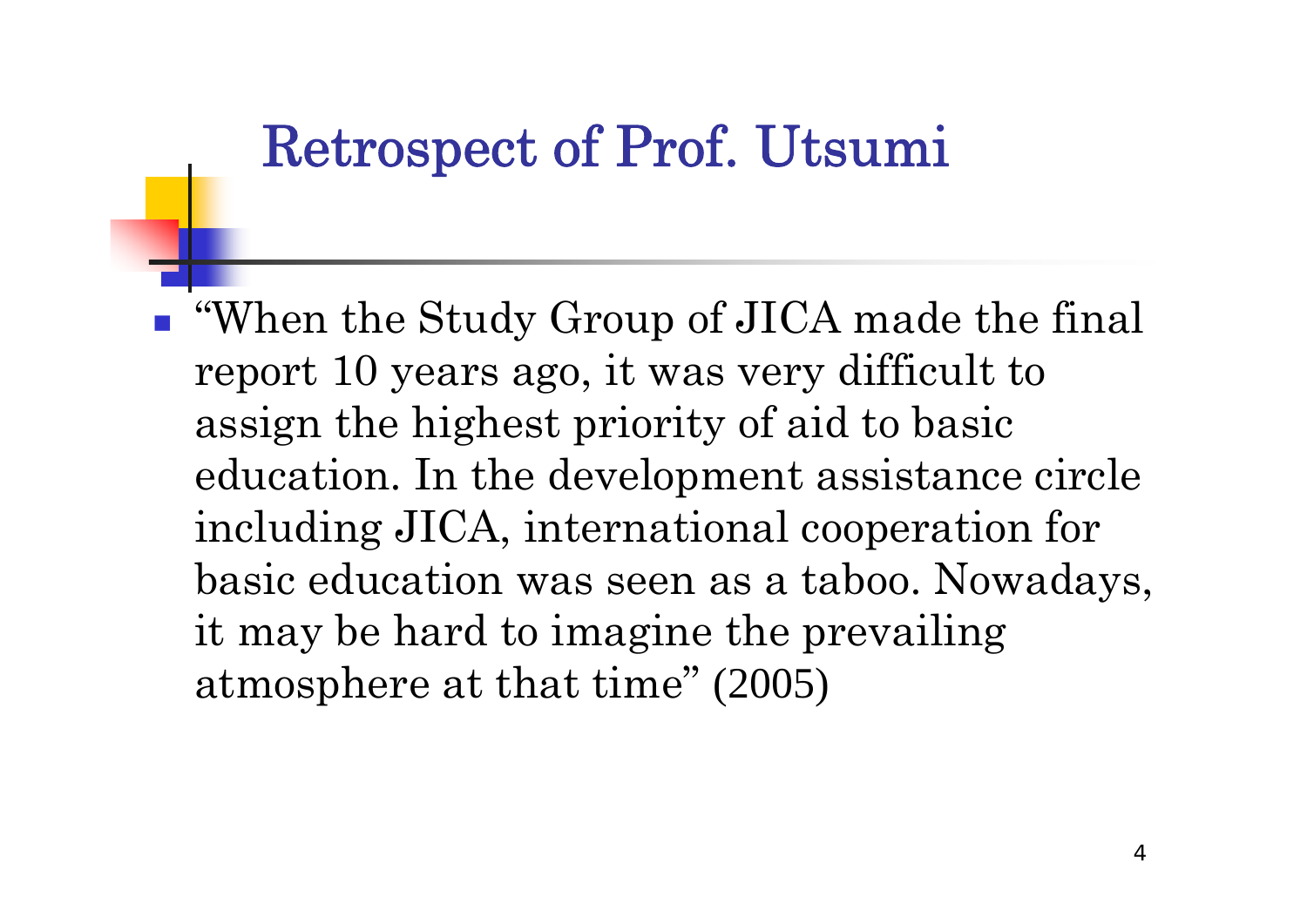## Roots of the Taboo discourse

■ When and for what reasons did such a negative or diffident attitude toward aid to basic education come into being and take root among the Japanese people concerned with foreign assistance?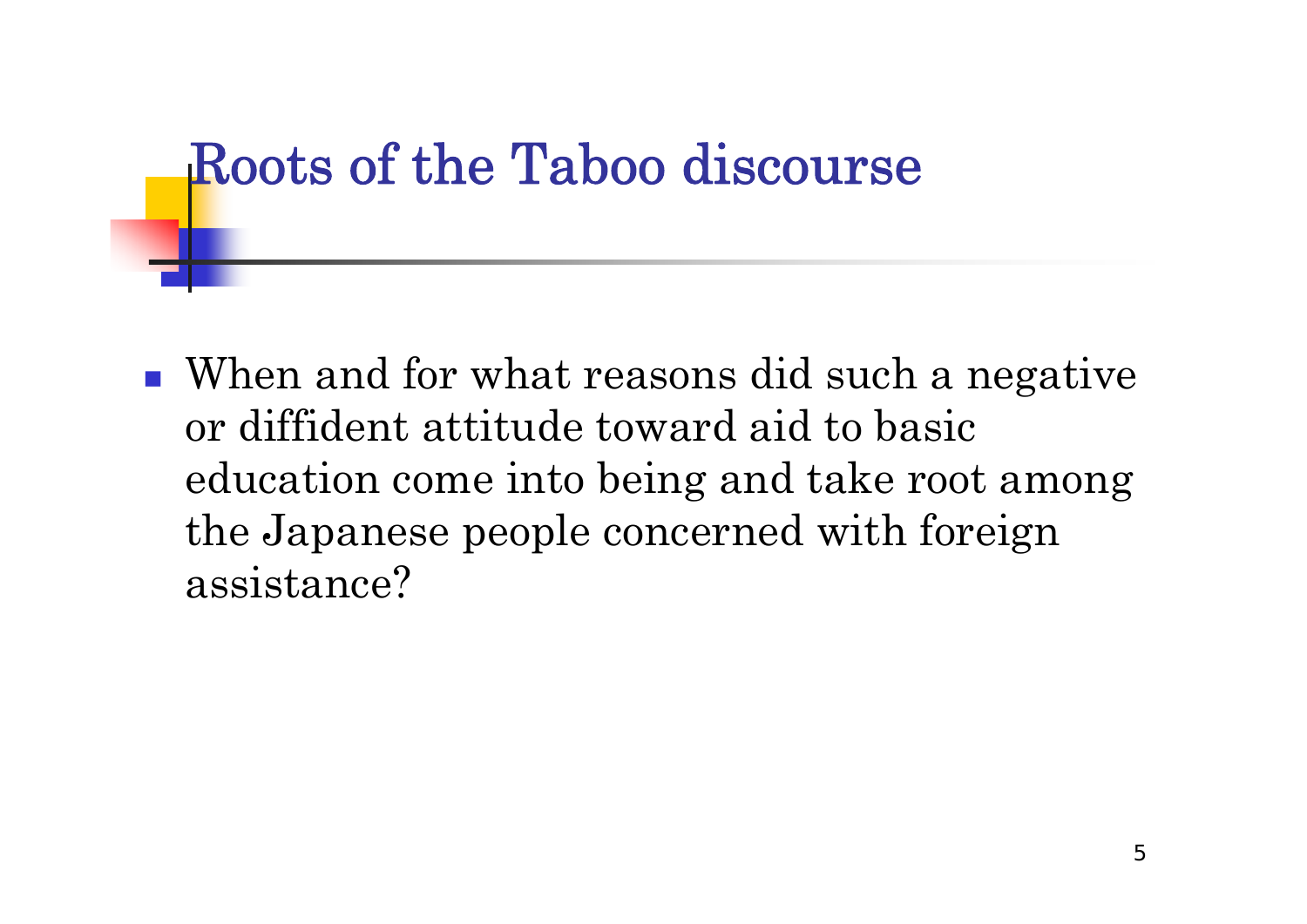## Beginnings of aid in education

 In 1954, Japan started international education aid in two different ways.

- Foreign student scholarship program mainly targeting students from Asian countries and Middle East to contribute to human resource development in these countries.
- Member ship of the Colombo Plan (UK and USA- initiated development assistance program to Asian countries).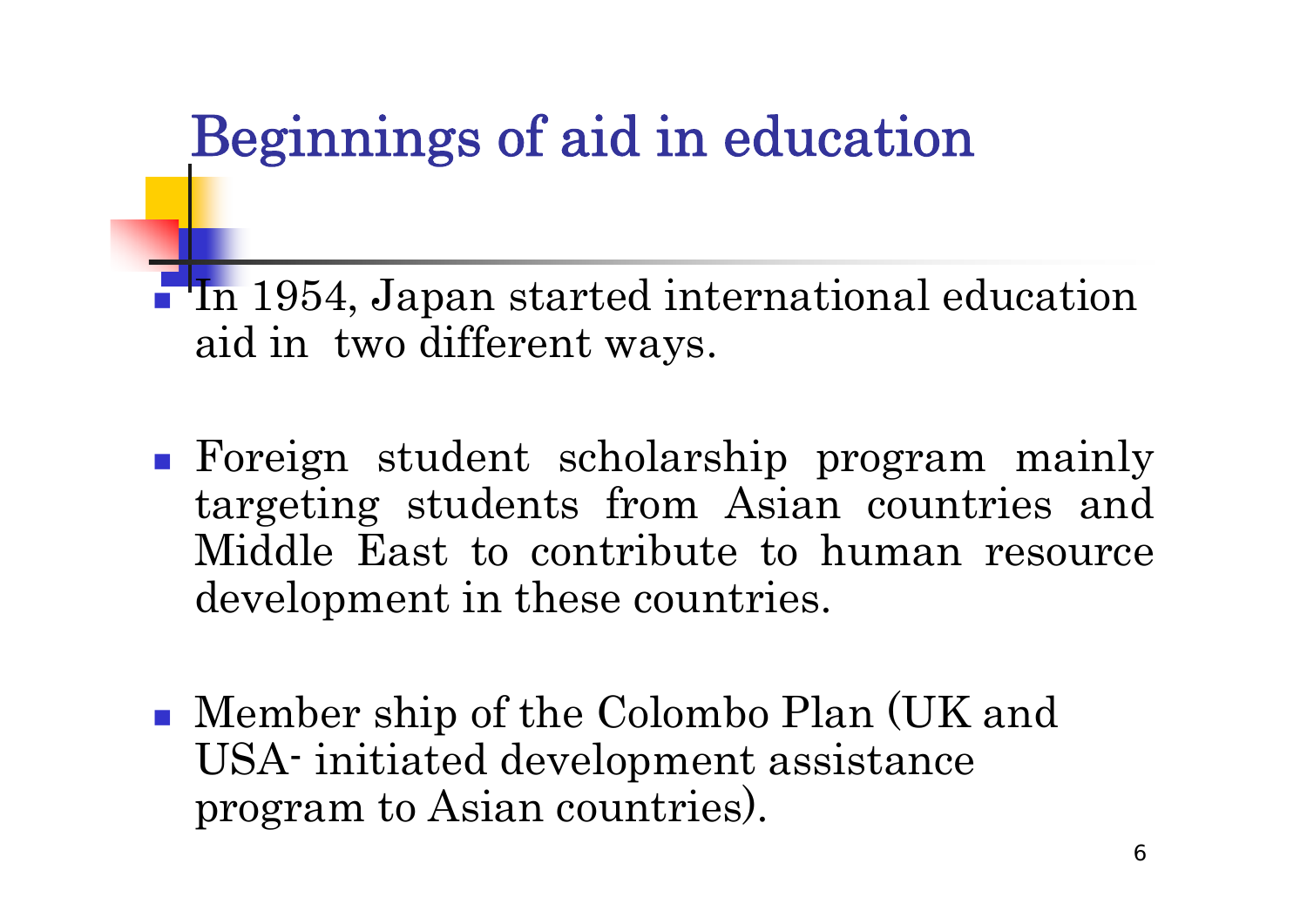### Concerns for aid in primary education

- p. Supporting the UNESCO-initiated Karachi Plan, which aimed to achieve universal compulsory primary education in Asia by 1980.
- **More interests in and felt a mission of** assisting Asian countries to develop their education systems.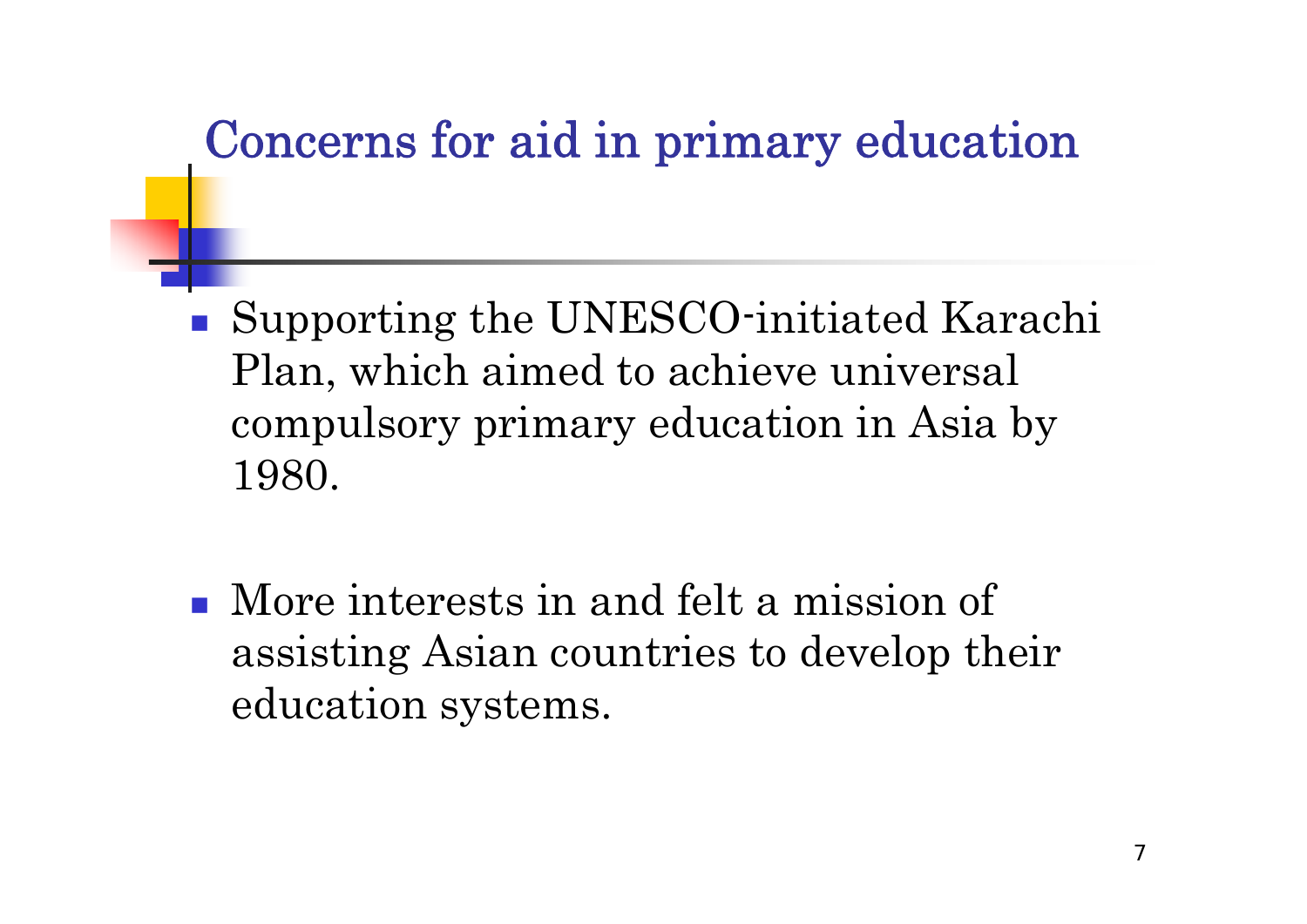### Dispatch of study teams to developing **countries**

- p. In 1961, Ministry of Education sent study teams to Southeast Asia and Middle East to investigate their educational conditions and the possibility of Japanese cooperation.
- **Proposal of the principles for education aid** policy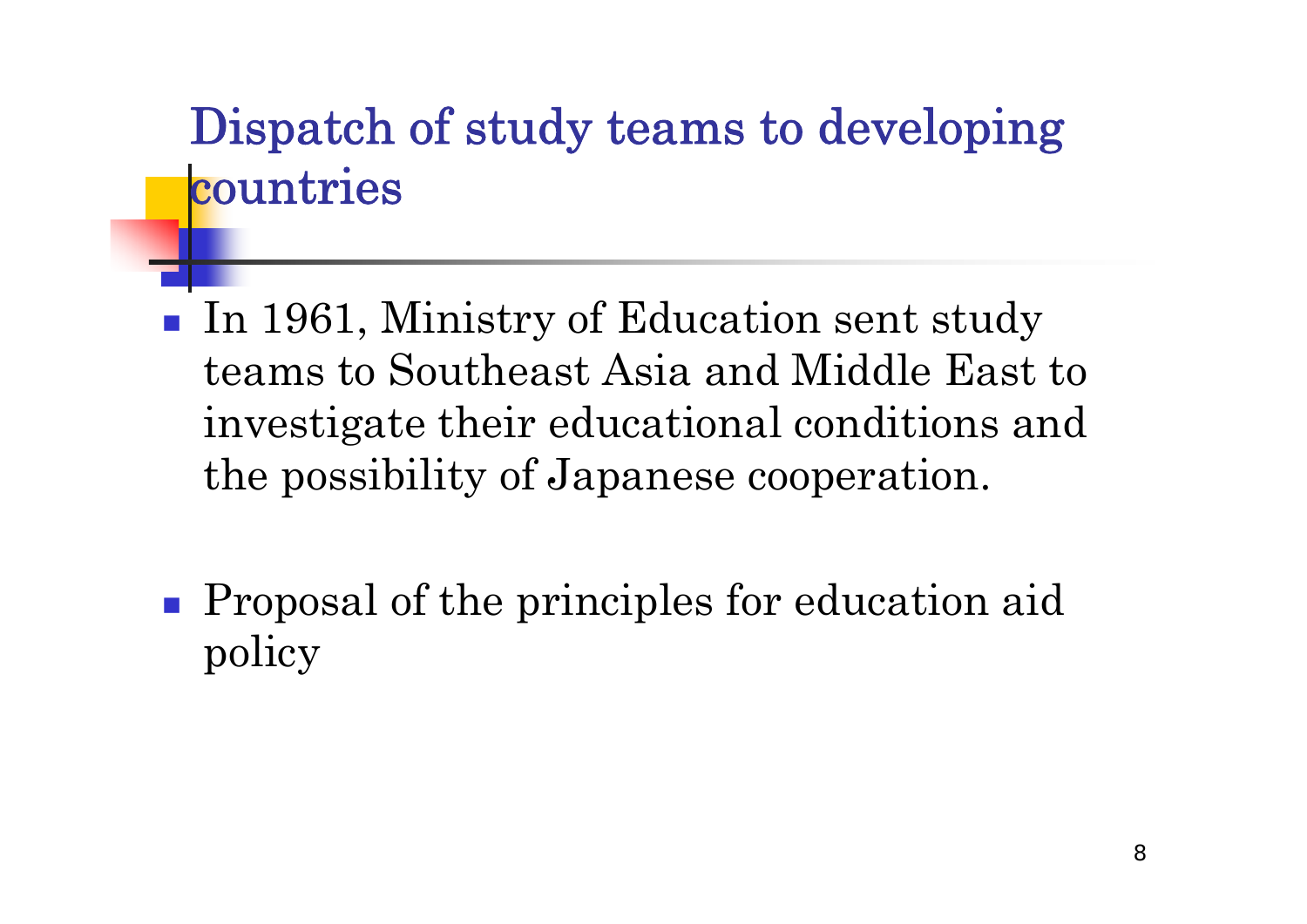### Principles on Educational Cooperation

- **(1)** It should be based on highly humanitarian idea,
- $\blacksquare$  (2) It must comply with their real conditions and their needs,
- (3) It must be touching a chord of the heart of the recipient nations,
- (4) Education cooperation should be preceded or accompanied by economic cooperation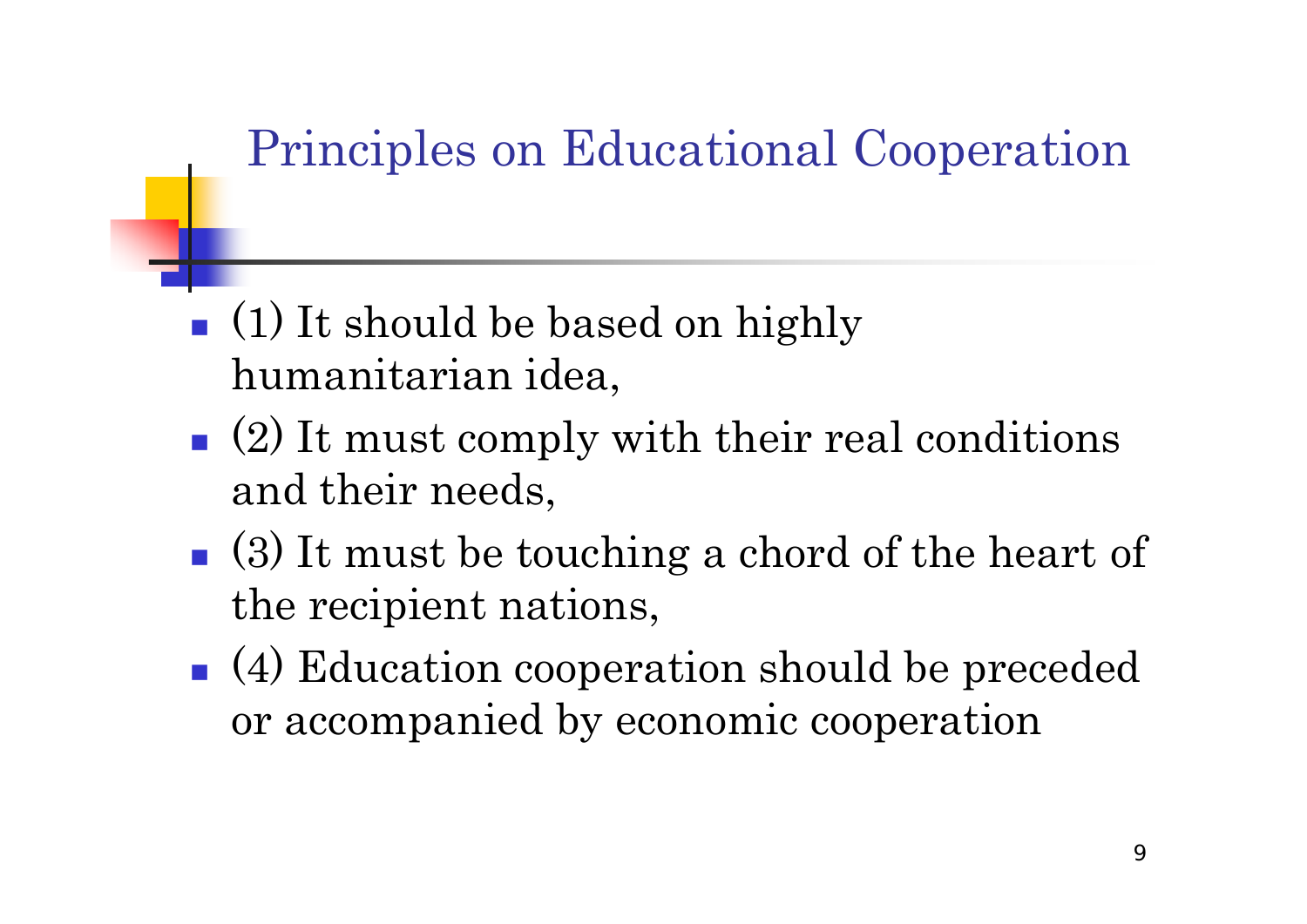#### Cooperation for Karachi Plan

- UNESCO's first regional conference of the Ministers of Education in Tokyo to review the progress of Karachi Plan in April 1962.
- Remark of Mr. Amagi
- Articles on international cooperation in education in the official journal of the Ministry of Education.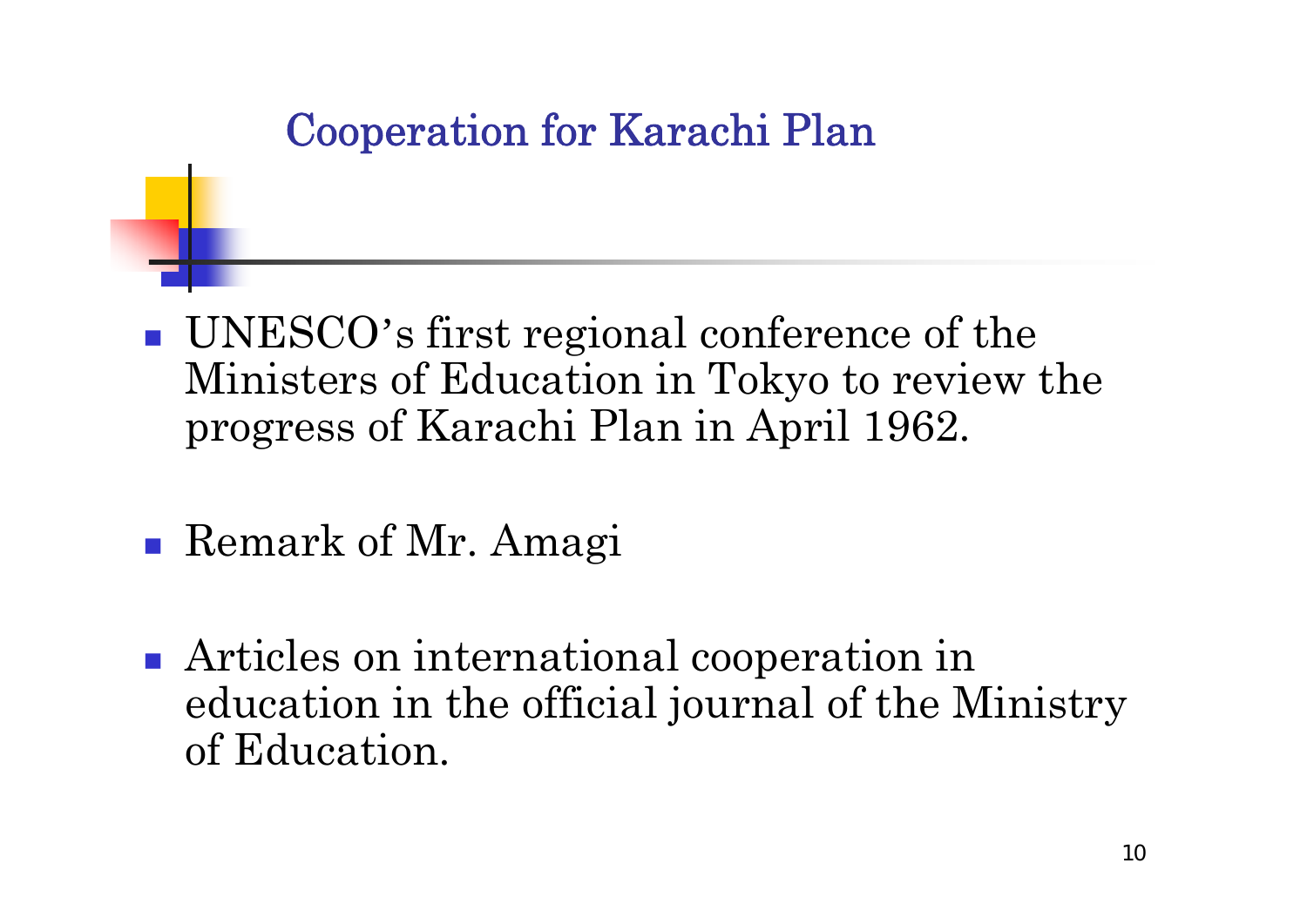#### Cooperation Programs undertaken by MOE in 1960s

- Science education cooperation program (1966)
- **Invitation of educational leaders (1966)**
- Donation of the chair of Japanese Studies to universities in Asia (with MOFA 1965)
- UNESC International Graduate Course in field of chemical engineering in TIT. (1965)
- UNESCO-NIER Regional Program for Educational Research in Asian (1967)
- Mobile Training Teams Program (1970) in cooperation with UNESCO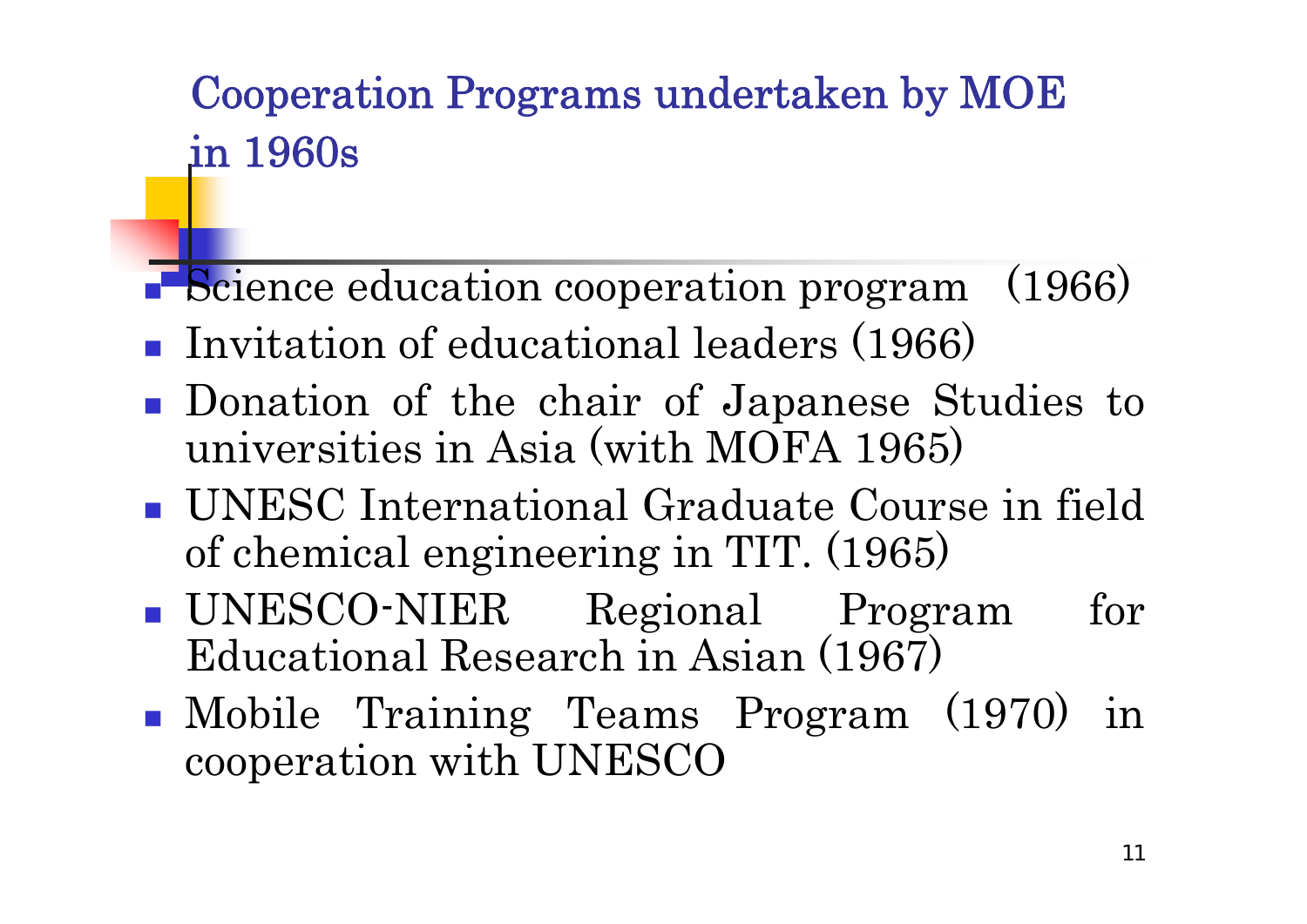Promotion of educational operation in the context of review of ODA policy

- Japan's economic presence.
- **Increasing frustration and resentment** among Asian countries
- "economic animal"
- **Criticism to Japanese foreign aid policy** (giving preference to the tied loan over grants) as mainly seeking Japan's own commercial interests.
- Review of its overall assistance policy.
- Establishment of the External Economic Cooperation Council (1969)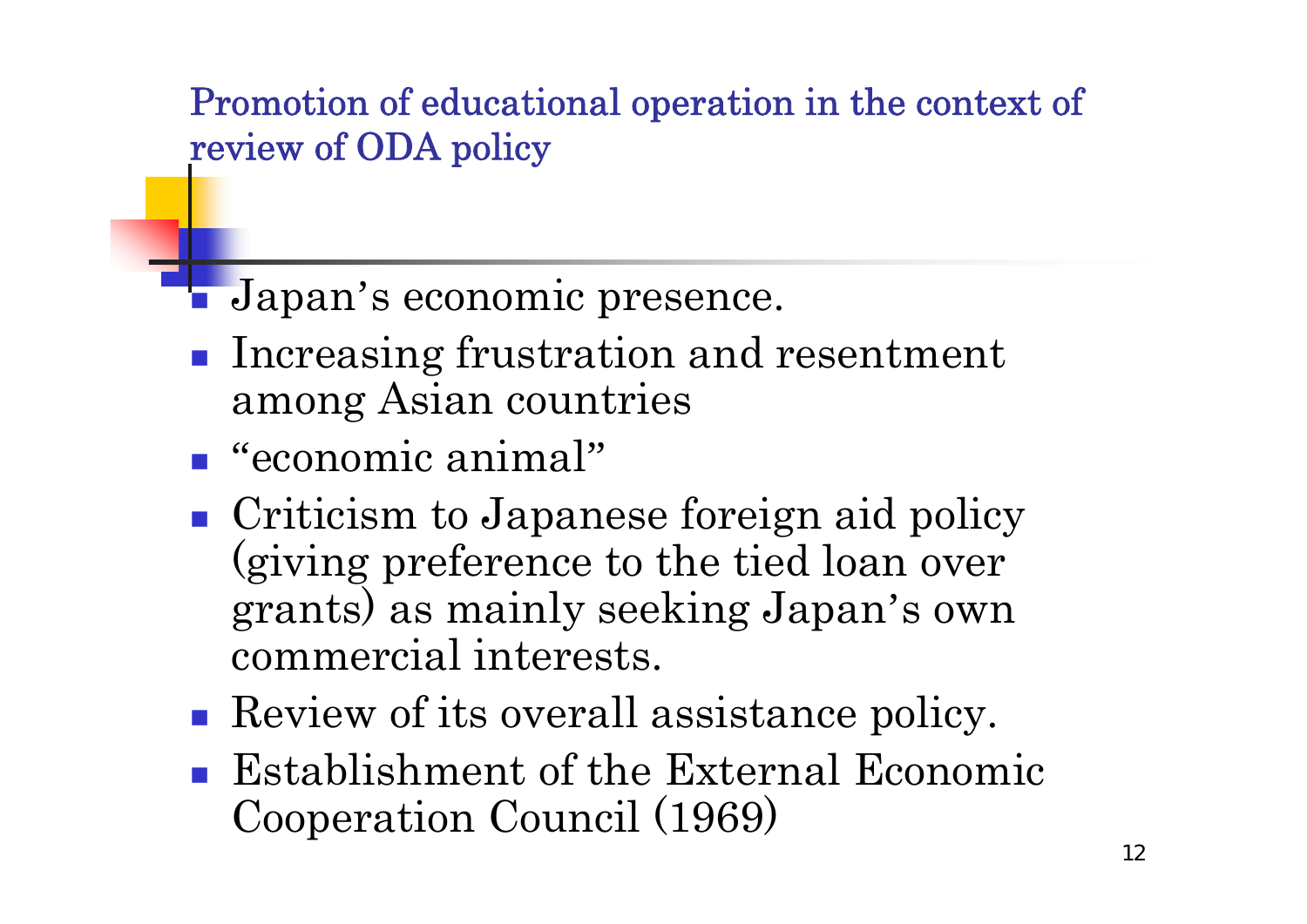Report of External Economic Cooperation Council (1971)

- Strengthening technical cooperation to developing countries, especially in the fields of health care, culture and education
- Sensibility to the sovereignty and nationalism in education aid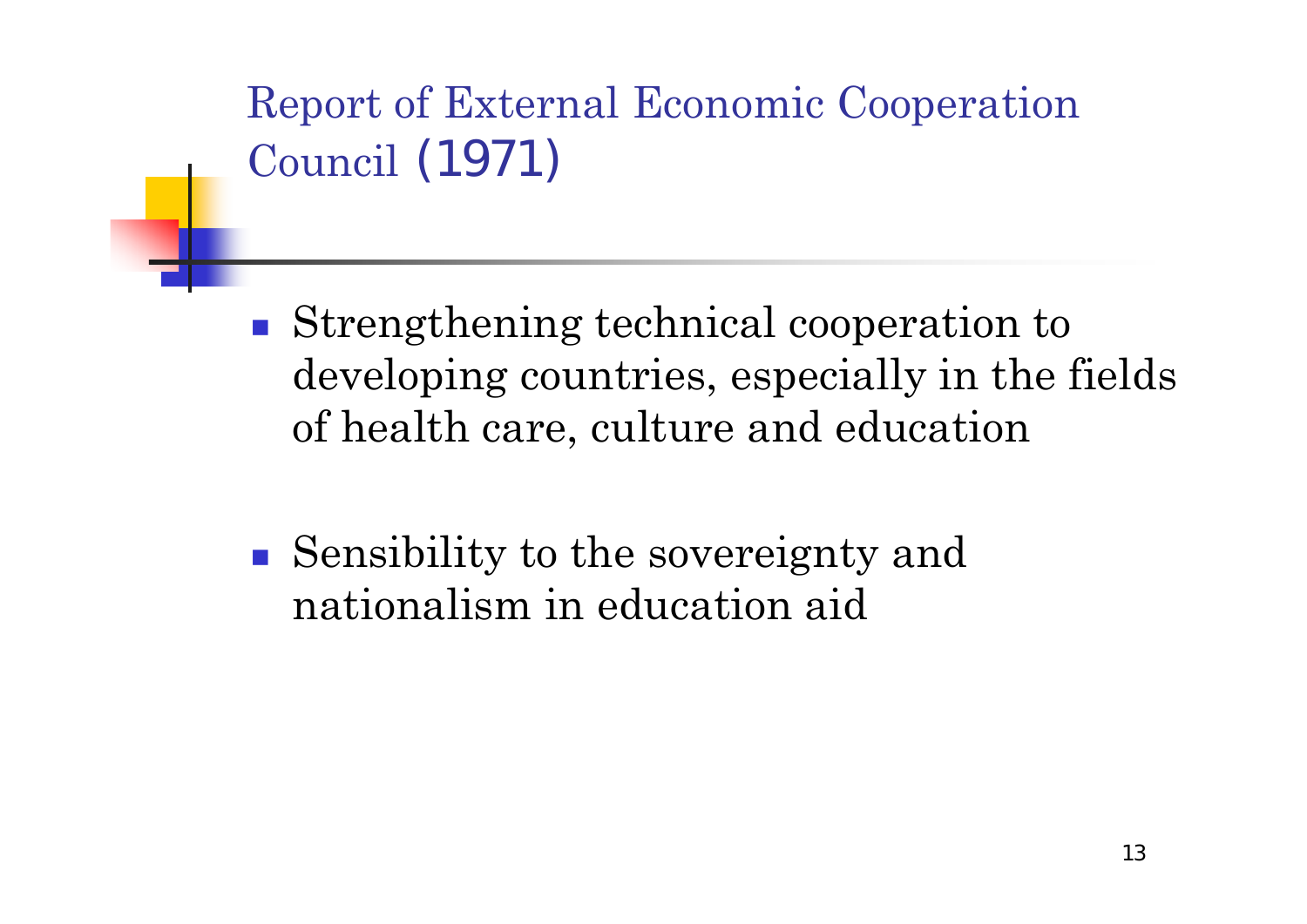# Argument on education aid of Ministry of Foreign Affairs (1971)

**Figure 1.5 From this perspective, and based on our** own experience from the Meiji era, we think that it should be given the top priority to educational cooperation for developing countries to support that they get firm footing for their nation-building".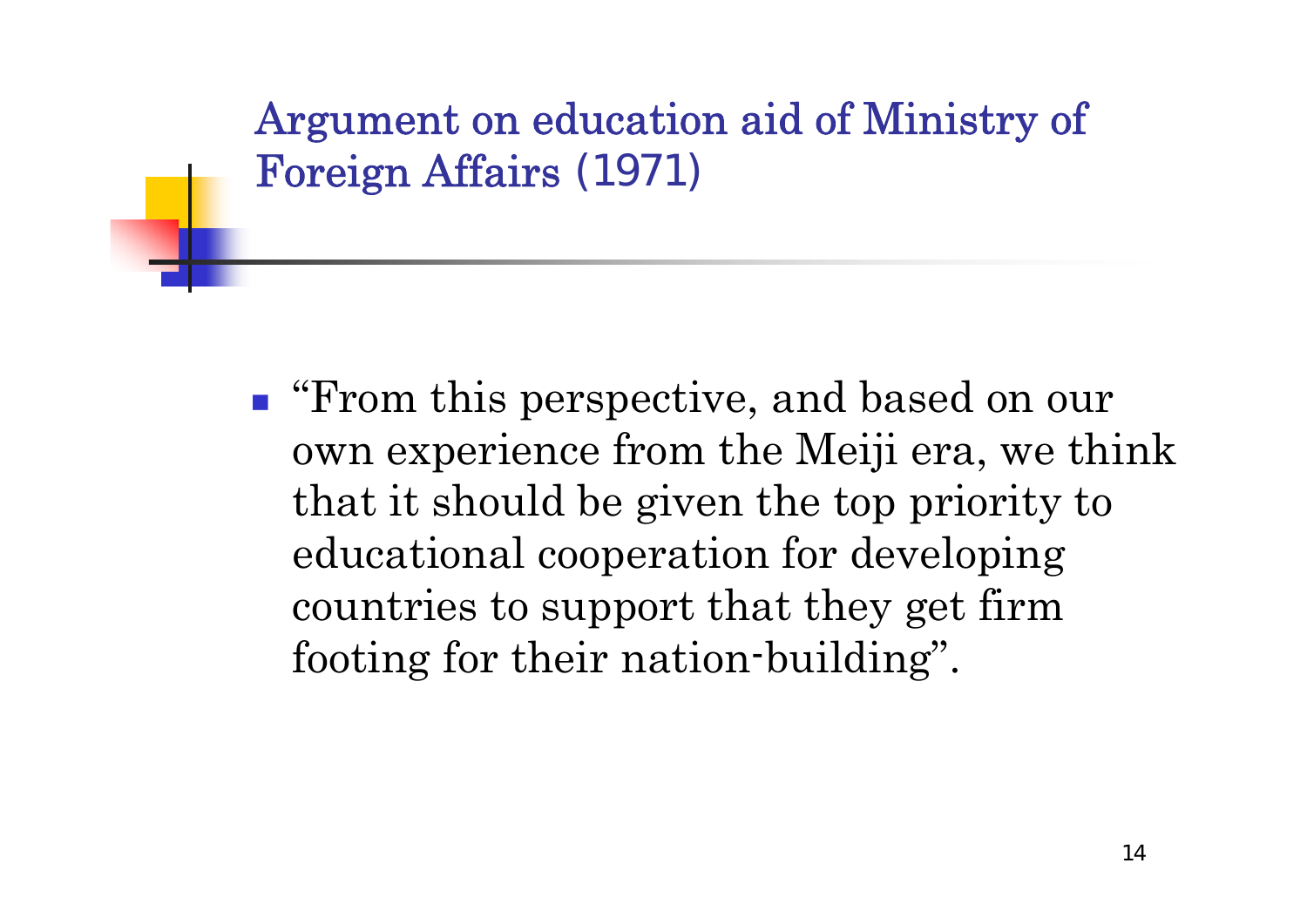### Reluctant attitude to aid in basiceducation

- **Because education is a delicate matter that** involved the matter of sovereignty and nationalism of the recipient countries, it must be treated with prudently for not to be intrusive.
- Aid activity should be confined to support for strengthening infrastructures (so called indirect cooperation) such as supplying school buildings, education facilities, textbooks, teaching materials and audio-visual equipments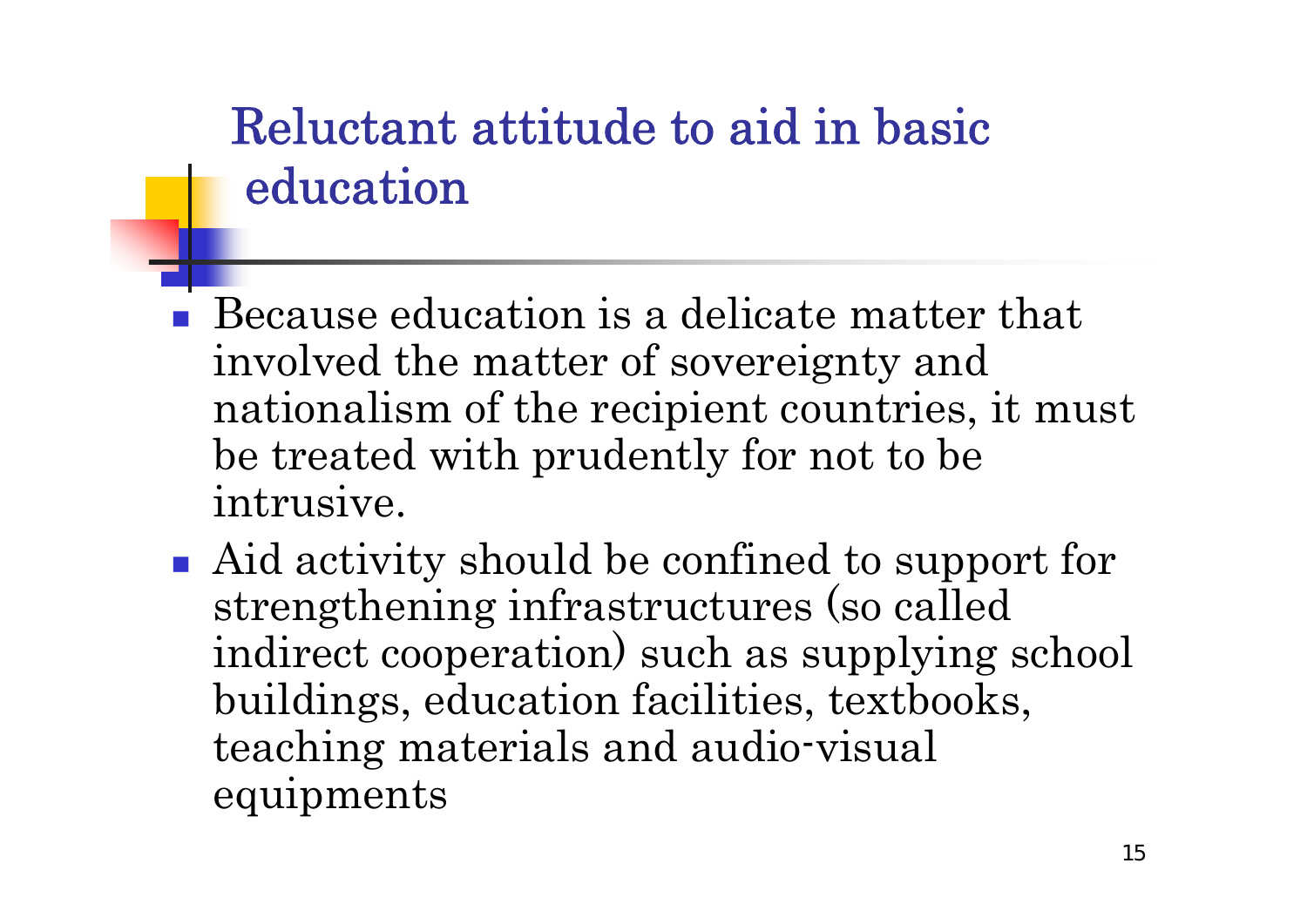Research Council on Educational Cooperation for Asian Countries

- F In August 1971, an ad hoc Research Council on Educational Cooperation for Asian Countries was established under the Ministry of Education.
- **The members of the council and task force staff** represented various fields and sectors, including high-ranking officials of the Ministry of Foreign Affairs
- **The council dispatched research missions to 6** countries to investigate their needs for educational cooperation.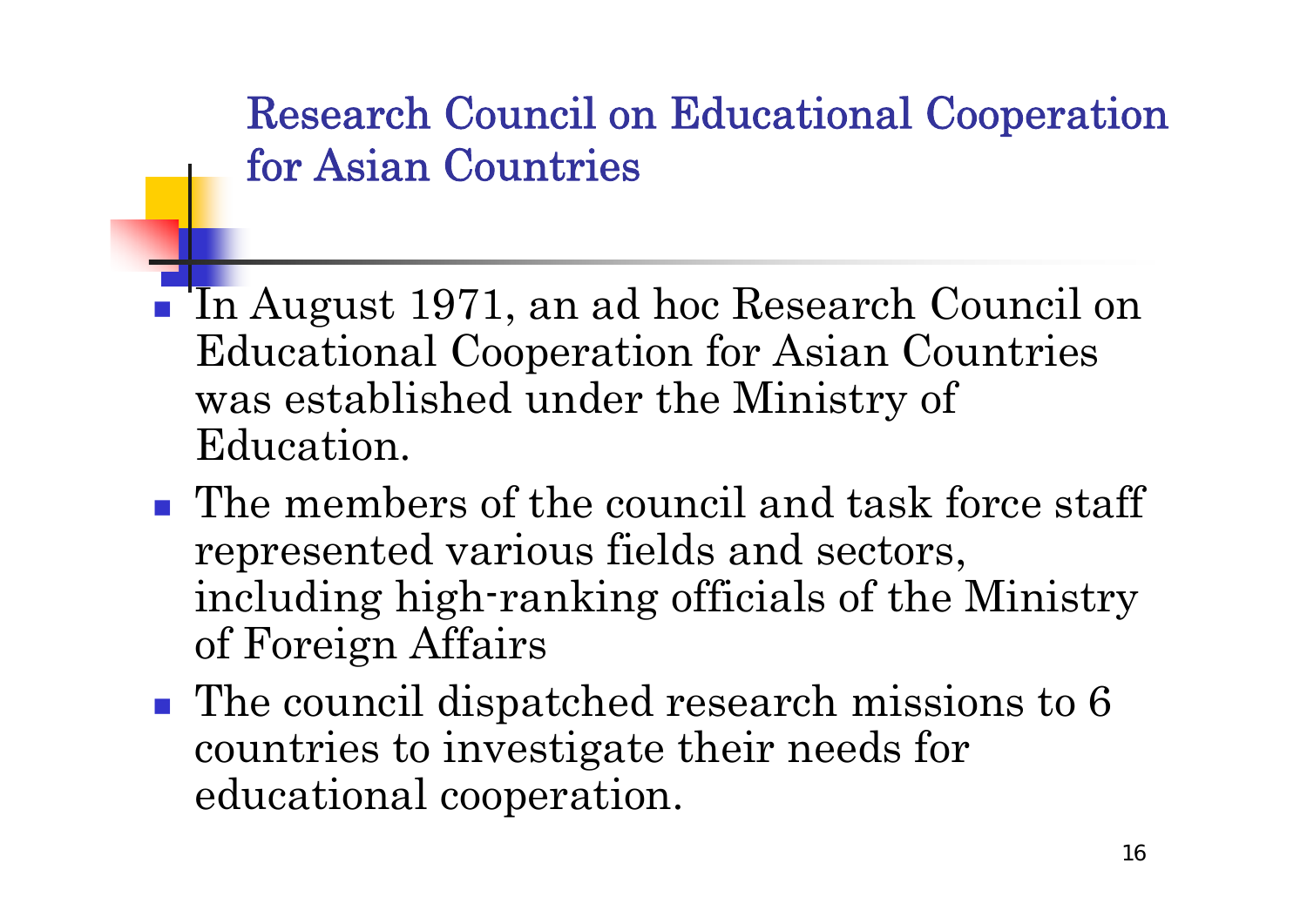### Report of the Research Council(1972)

In March 1972, the council presented its final report, which consisted of (1) basic concepts of educational cooperation, (2) priority areas in cooperation, and (3) strengthening of relevant domestic structures and communication links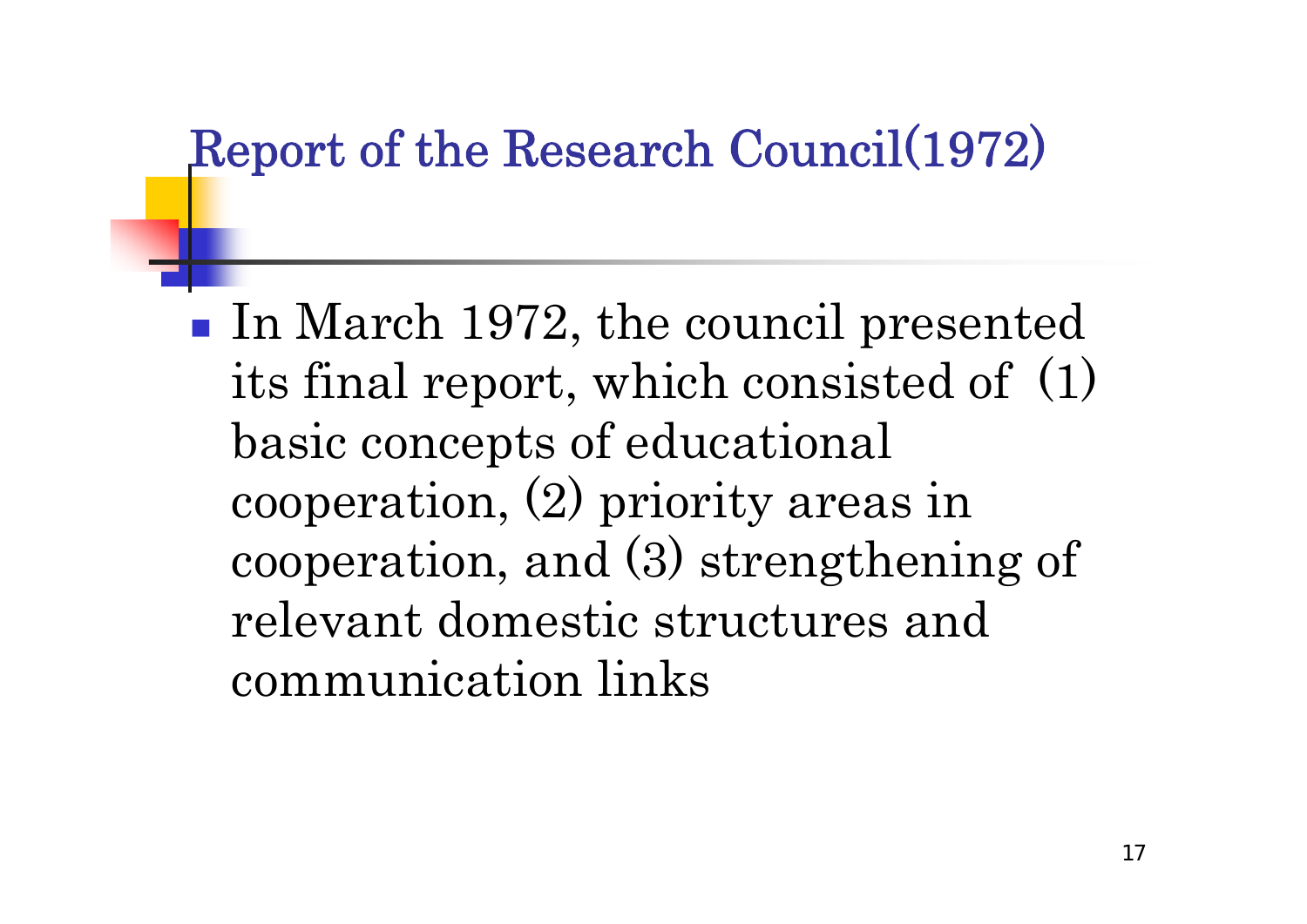#### Basic principles in Educational Cooperation

- $\overline{\phantom{a}}$  (a) In the educational cooperation, a careful attention to languages, culture, history and national values of recipient countries should be paid;
- (b) the most effective policy must be adopted based on their requests,. In Asian countries, aid for development of primary and secondary education should be given priority;
- (c) Primary target area should be Southeast Asian nations; and
- (d) Educational cooperation should be promoted under the mutual understanding based on the intimate human relationship with the counterparts of recipient countries.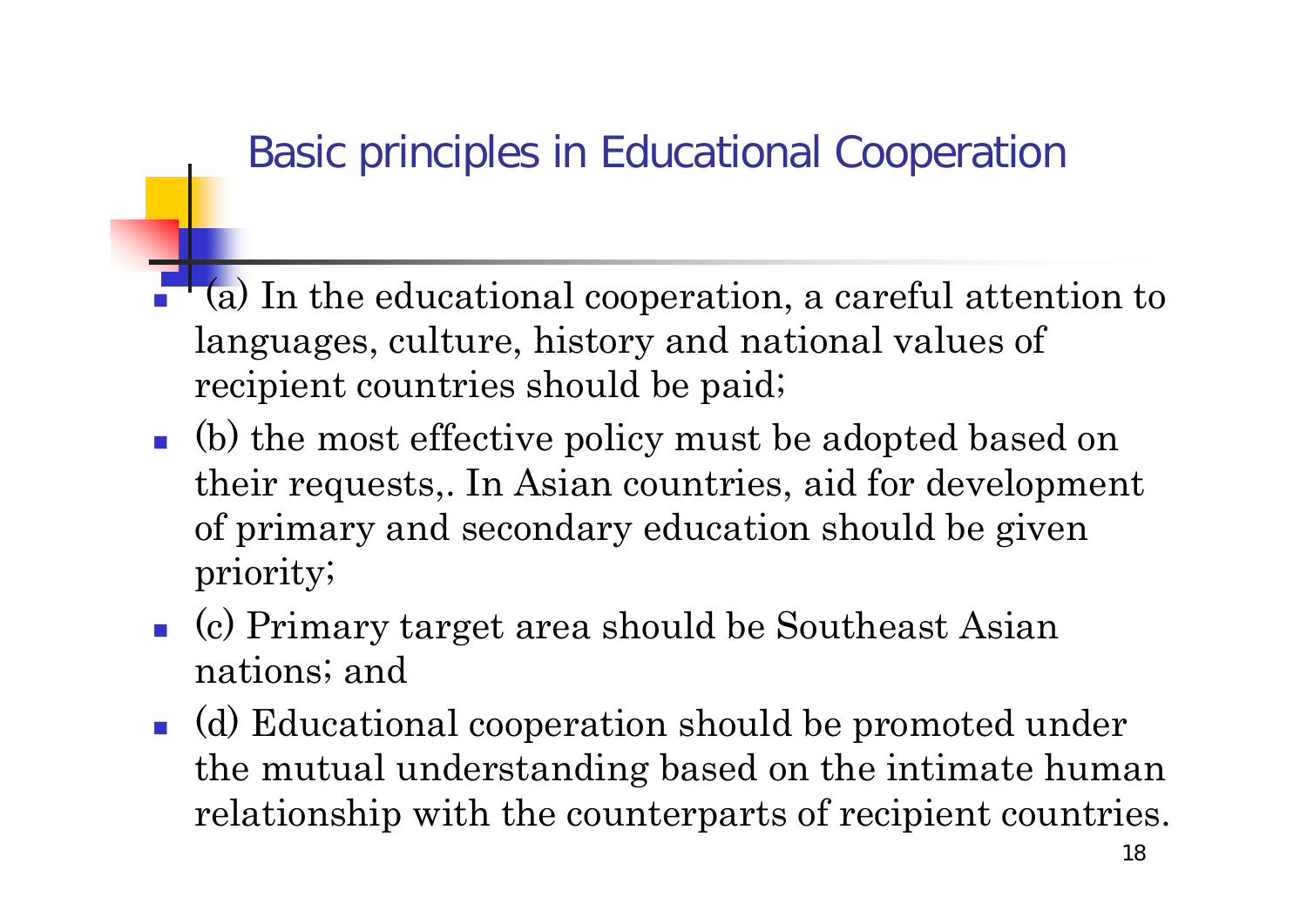# Proposals for the cooperation in basic education (1)

- Such matters as educational administration and improvement of contents of education basically belong to their jurisdiction
- We should put emphasis on the indirect cooperation such as improving of quality of education through the support for teacher education, in-service teacher training, and supplying educational equipments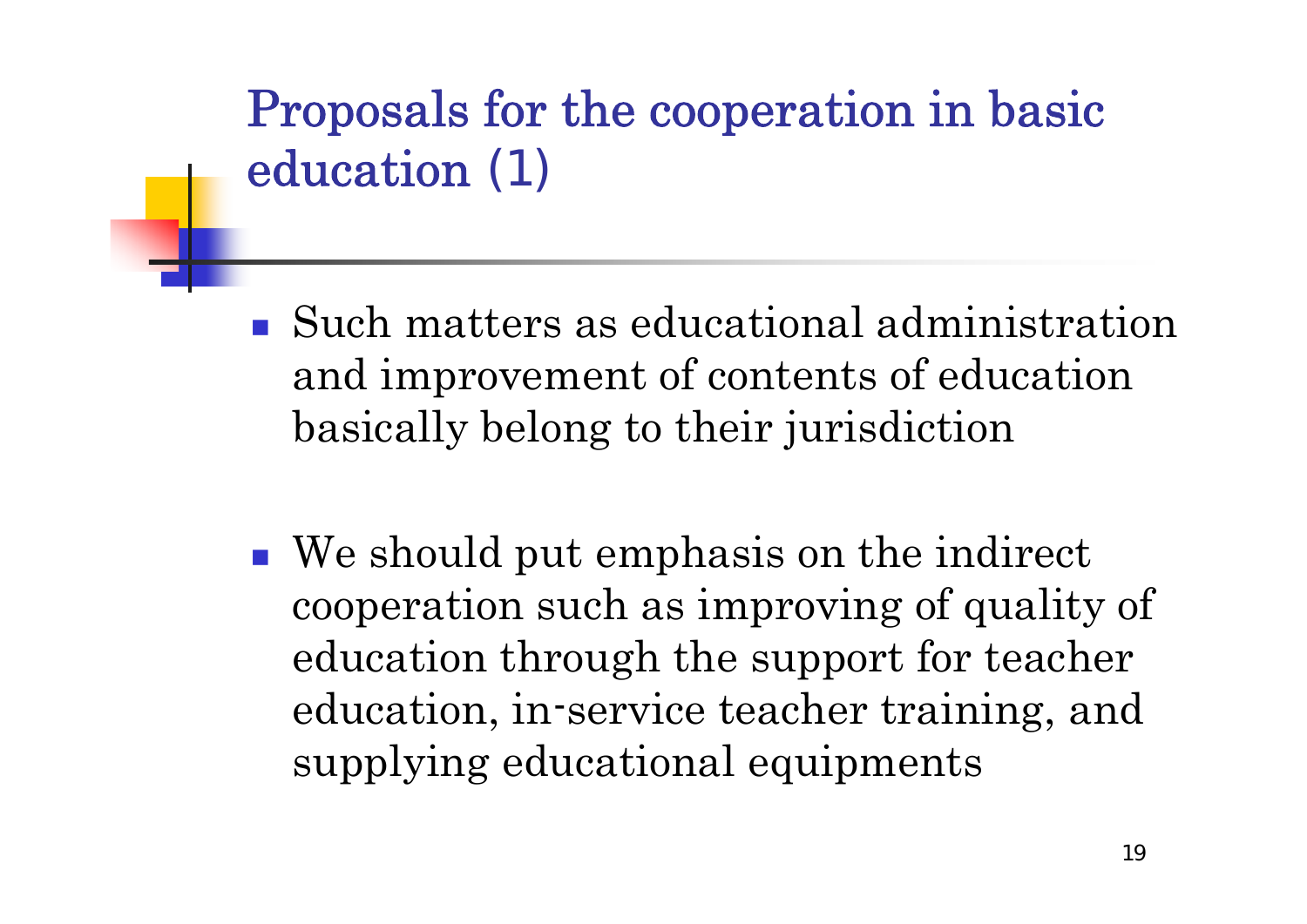### Proposals on the cooperation in basic education (2) (3)

- **Construction and supply of Teaching** Training Center as an institutional base for integrated and continuous cooperation for in-service training of teachers
- In some Asian countries experimental Model Schools are established for innovation in primary and secondary education. It seems to be effective way to support such schools.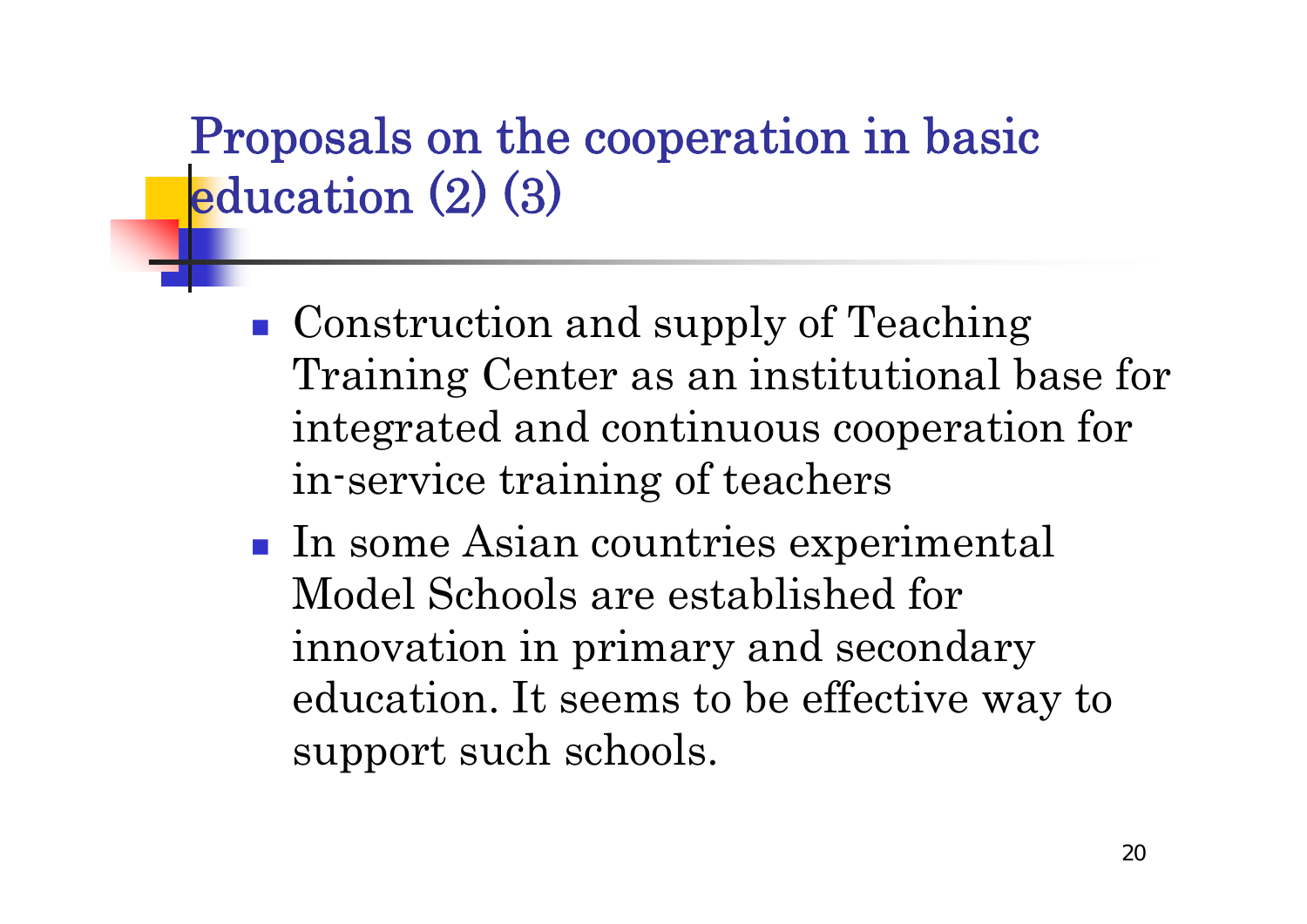### General orientation of the report

- General orientation for education cooperation seemed to have aligned with the original ideas of Ministry of Education
- **Primary and secondary education field is the** main focus of international cooperation in education
- **Redefinition of indirect cooperation**
- Negative attitude of officials of Ministry of Foreign Affairs seemed to have been somewhat relaxed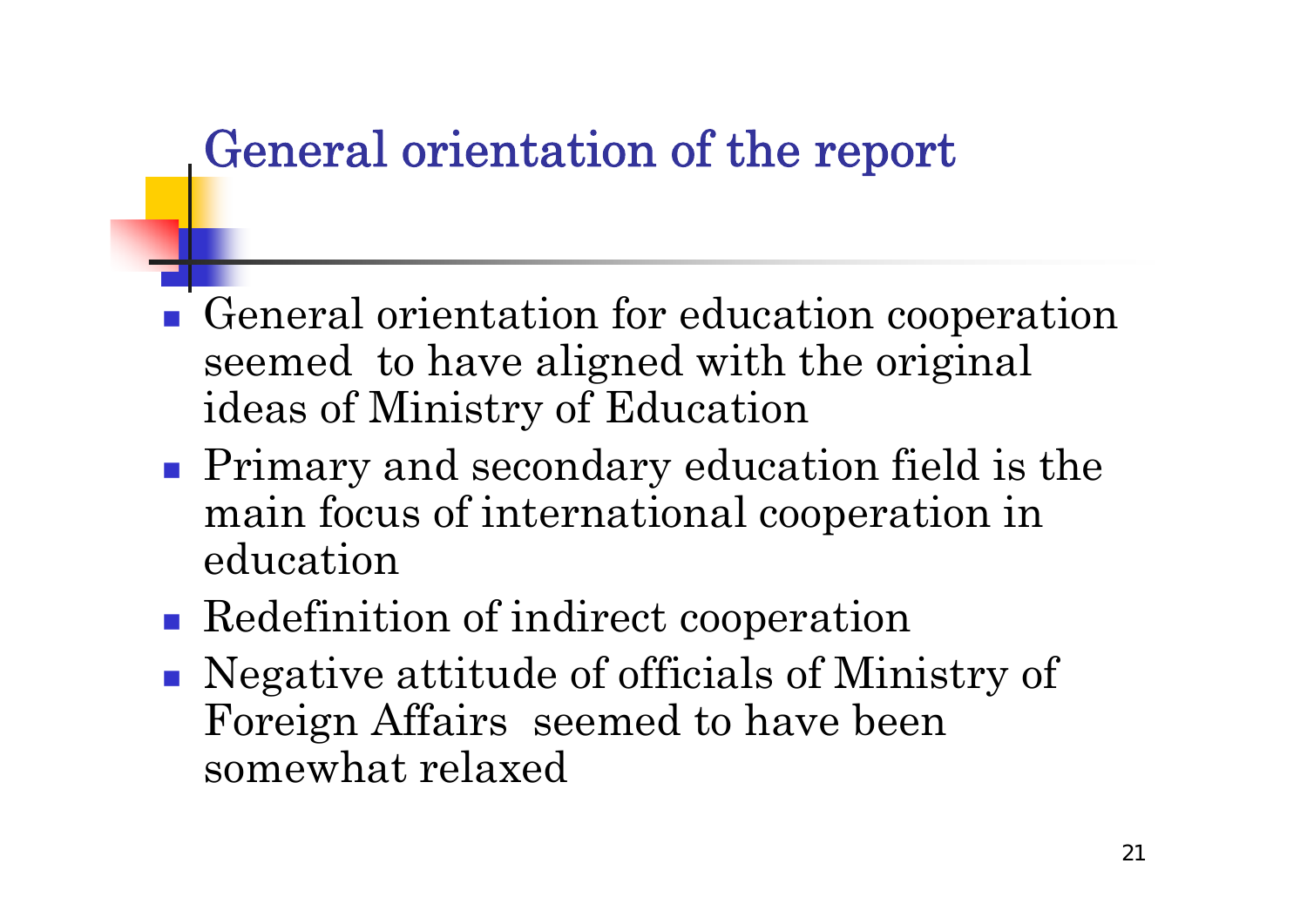# Discussions in Central Council of Education (1972-74)

- p. Deliberating on a wide range of policies and activities relevant to international exchange in education and culture. International cooperation for developing countries was also discussed among them.
- Recommend the policies and activities that consisted of 12 items covering almost all forms of the proposed bilateral and multilateral cooperation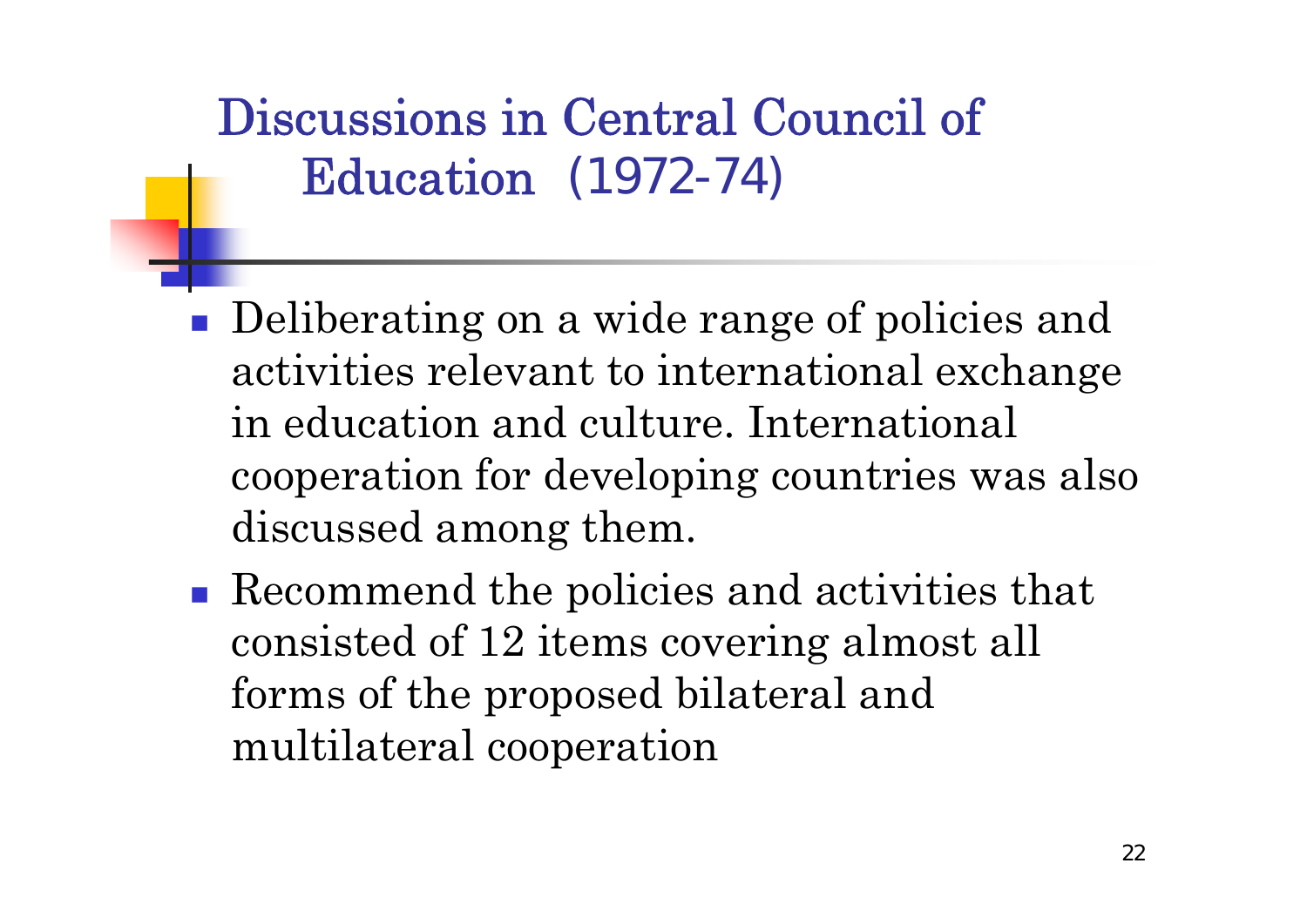### Less priority given to international cooperation

- Mainly advocated to cultivate Japanese people who would live in international society and would be worthy of reverence and respect
- $\mathcal{L}^{\text{max}}_{\text{max}}$  International cooperation to developing countries was given less priority compared with domestic-oriented (inward-looking) international education polices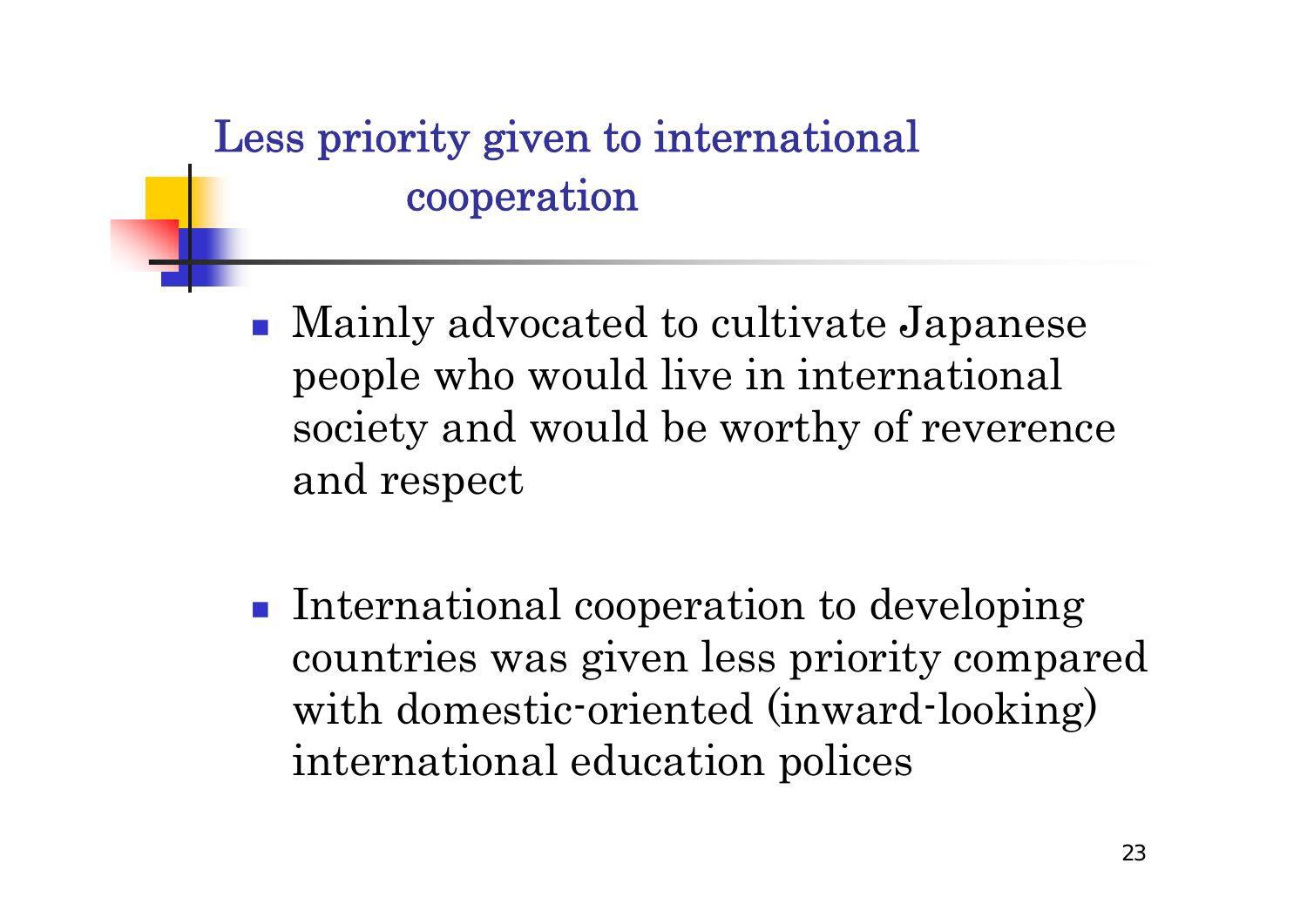#### Difficulty in putting policies into actions

- p. At the stage of implementing proposed activities, Ministry of Education encountered many impenetrable difficulties
- **Lack of experiences and technical know-how** for the bilateral cooperation and qualified personnel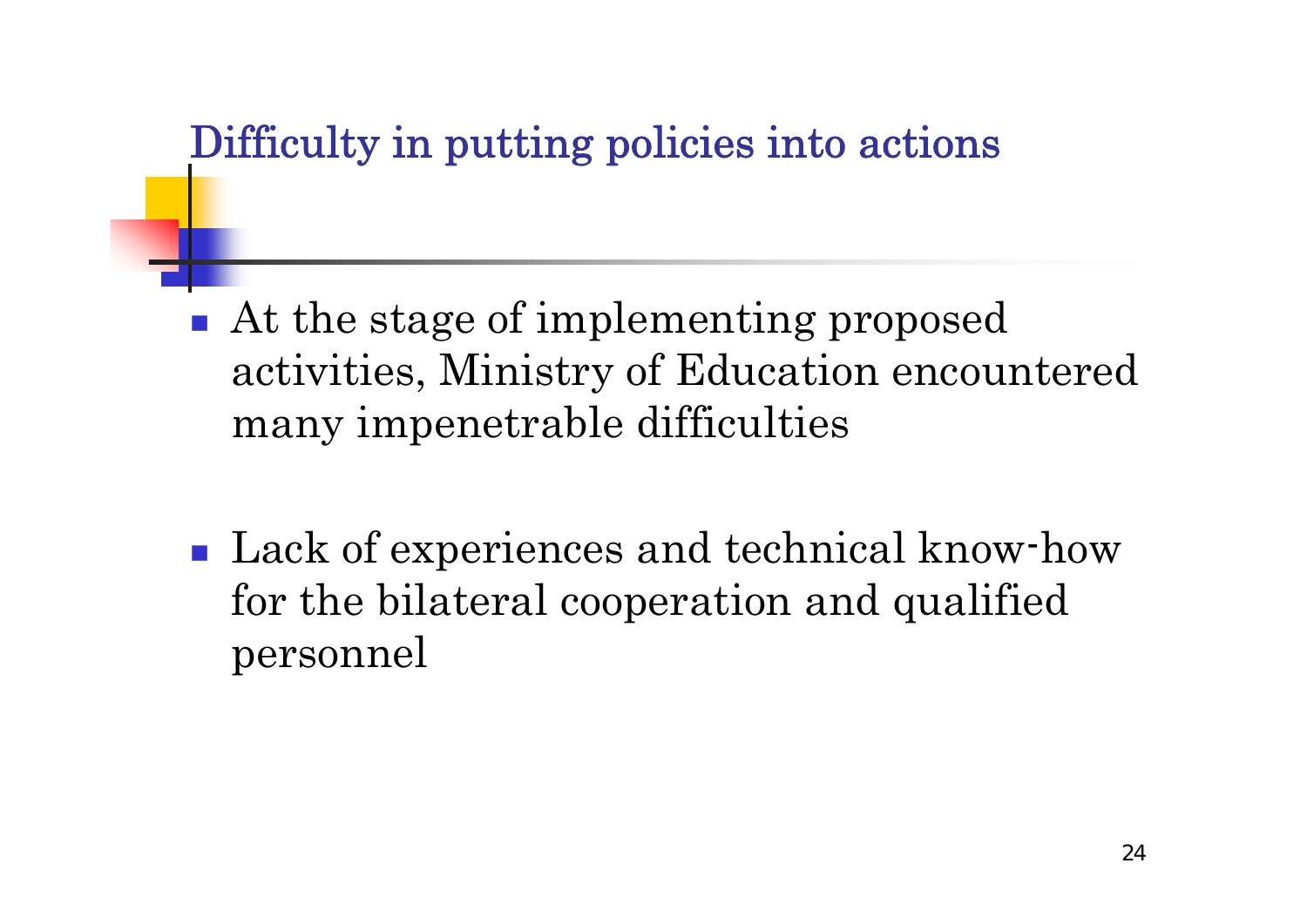### Establishment of JICA

- F At the end of 1973, there occurred intense bureaucratic struggle in the government for establishing new agencies for international cooperation
- Finally agreed to create a new technical cooperation agency, Japan International Cooperation Agency (JICA), integrating two agencies under MOFA (OTCA and Oversea Emigration Service) and absorbing the functions of two agencies proposed by MITI and **MAF**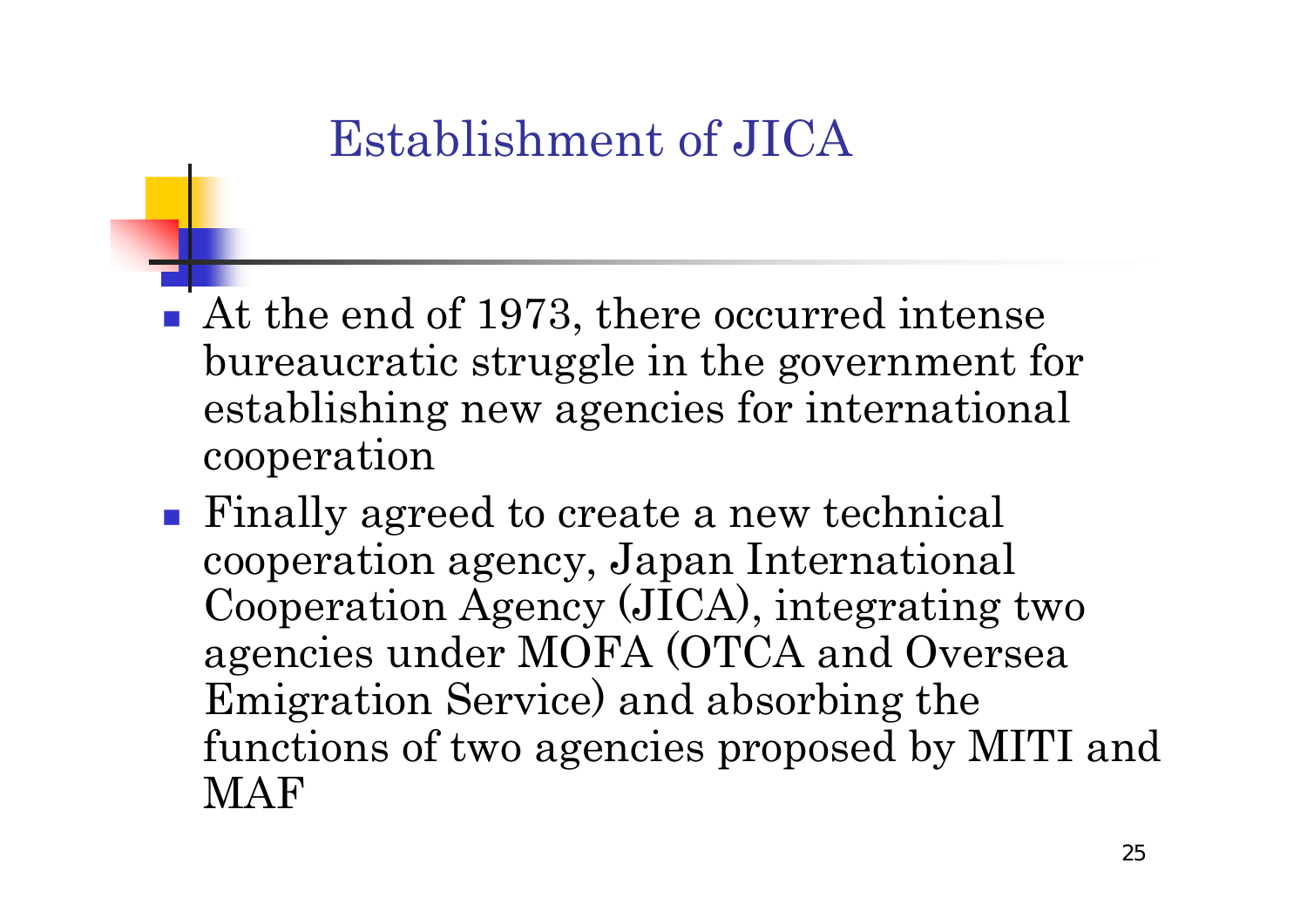#### Distant relation between MOE and JICA

- p. In hasty and intricate process of creation of JICA, Ministry of Education was almost totally excluded
- **Although MOE had some stake in JICA** through education cooperation, even a middleclass position was not allotted to it
- MOE failed to establish good relationship and to exchange personnel and technical know-how with JICA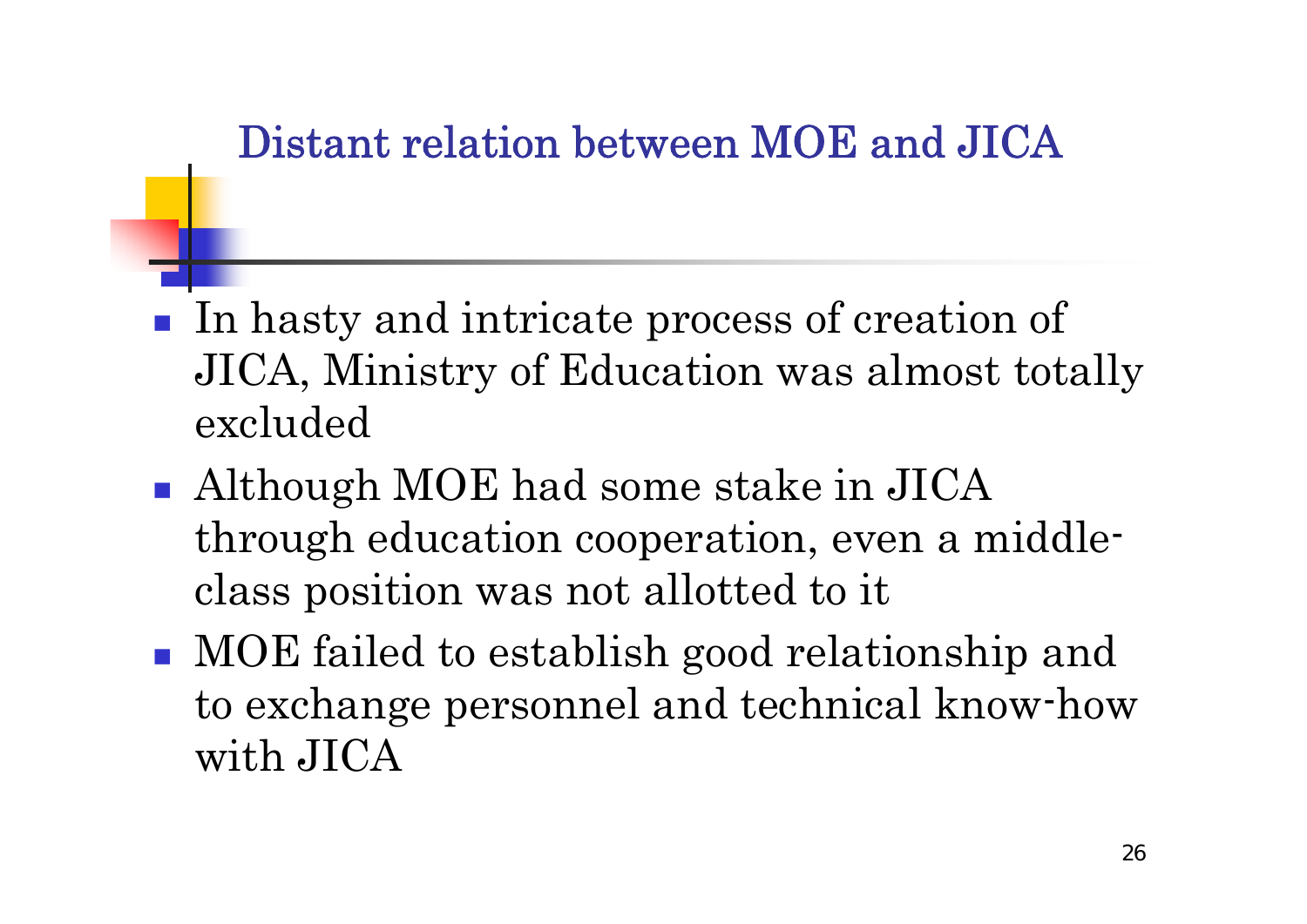#### Withdrawal from bilateral cooperation programs

- Withdrawal of MOE from a small number of bilateral cooperation programs that they had administrated
- Science education cooperation program that MOE originated in 1966 and entrusted their logistic tasks to OTCA was totally transferred to JICA in 1976.
- **Invitation program for educational leaders** was also discontinued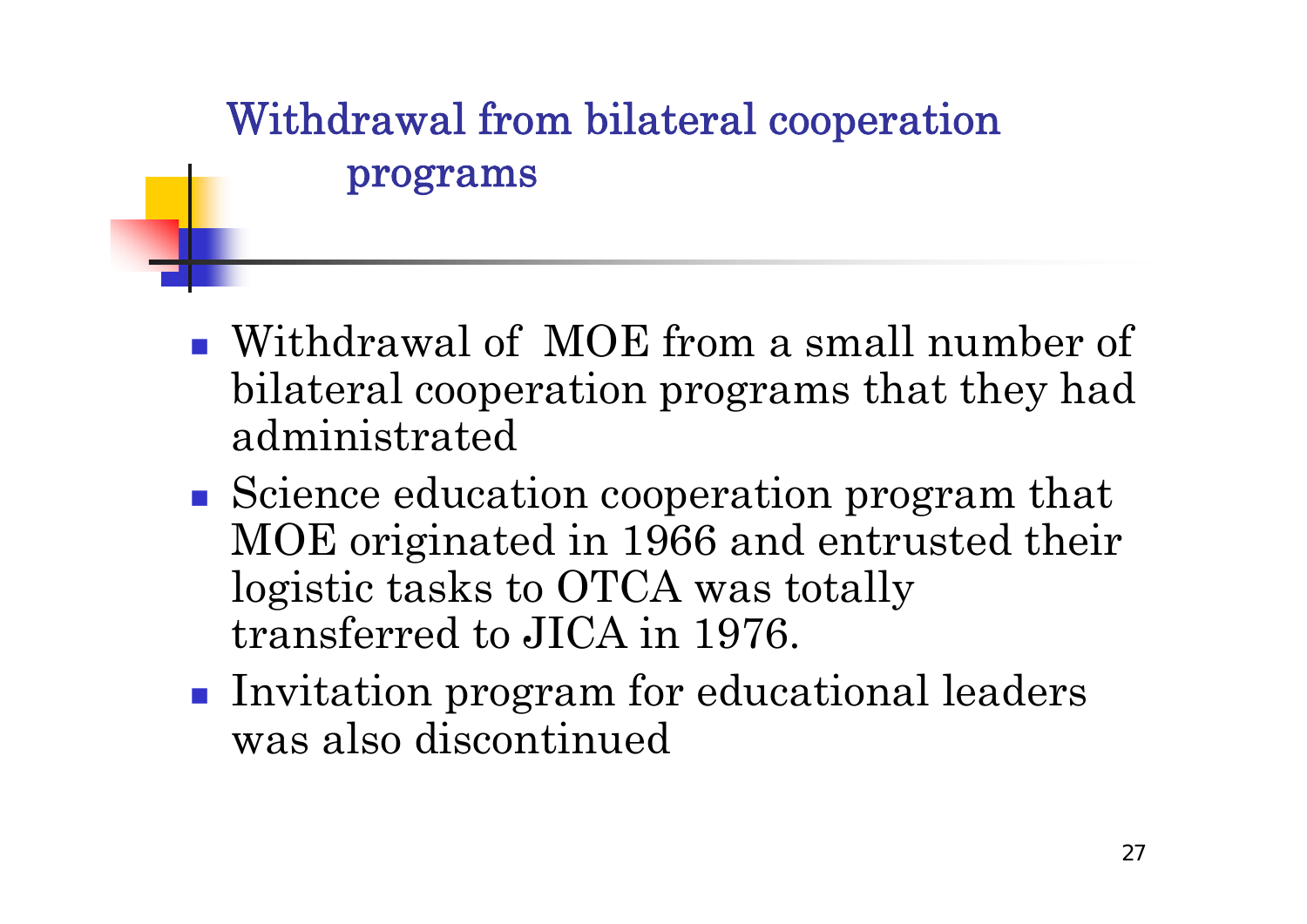### Ideological conversion of MOE

- A psychological justification for the unachieved wish
- **JICA** could not manage cooperation programs in basic education without support and expertise of MOE
- **JICA** should not touch basic education
- Basic education was originally an untouchable sanctuary that did not permit external intervention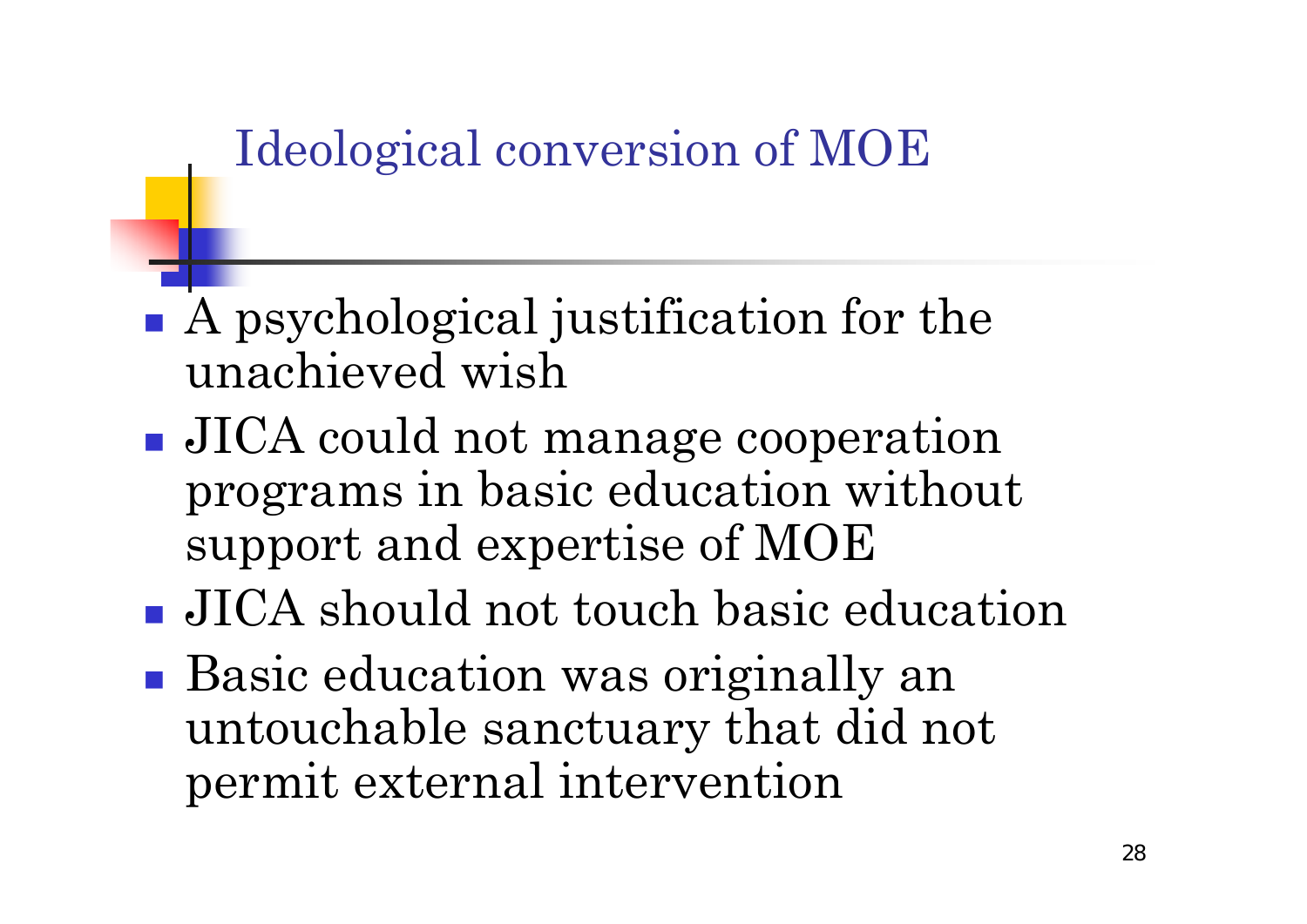Other reasons of neglect of primary education project

- F Aid for a vast basic education system is a task like working in a bottomless pit
- **Less dependent on foreign currency, less** commercial return to the donor country
- basic education project lacks visibility or demonstrative effects
- **Project such as building a large number of** primary schools in wide area takes more construction cost than building a single university